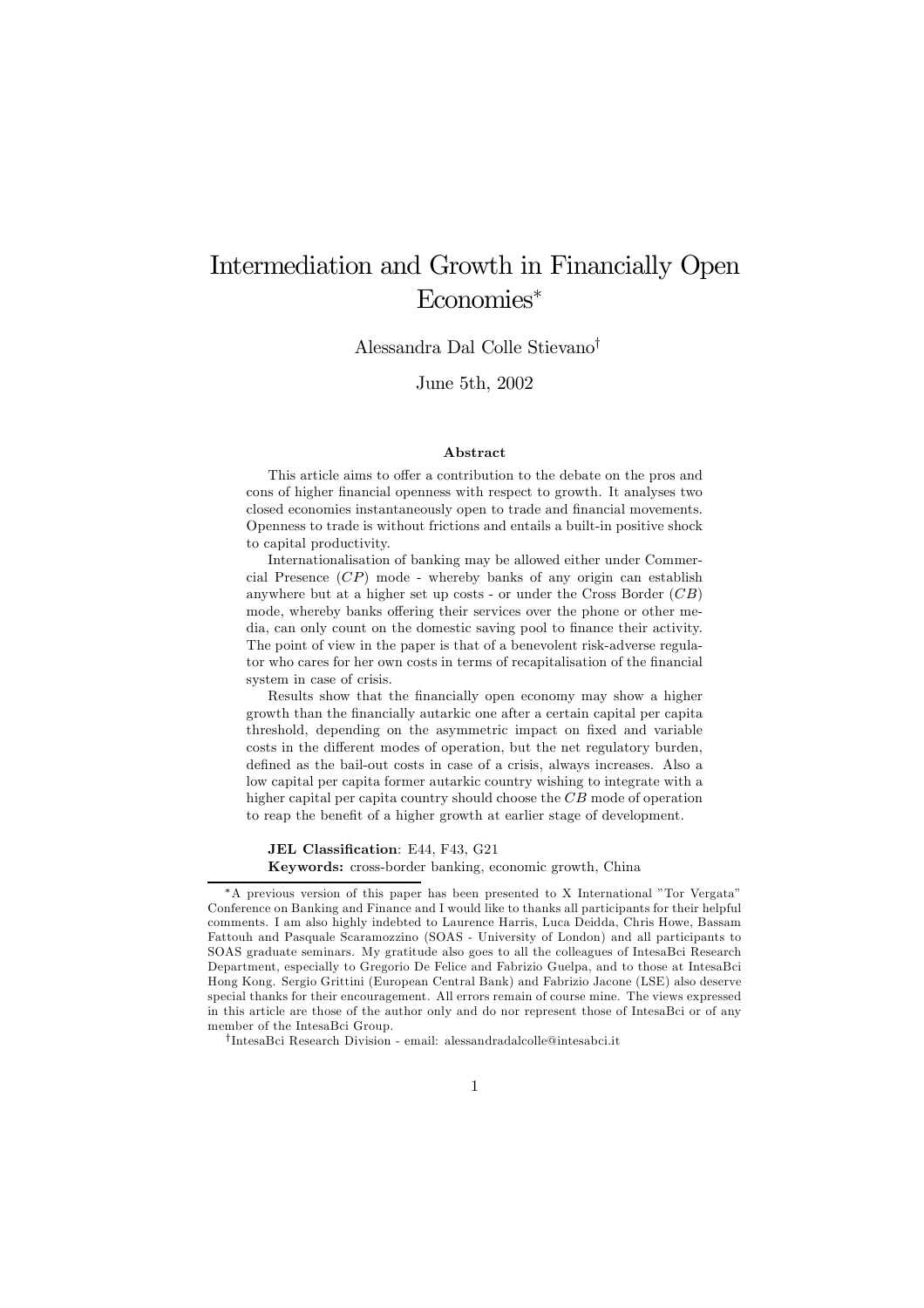### 1 Introduction

The aftermath of the Asian crisis of Autumn 1997 and the subsequent repeat episodes of high volatility in emerging markets have been characterised by a renewal in the public and academic debate on the pros and cons of financial openness. This is a particularly thorny issue for China where, in the words of Dornbusch - Giavazzi (1999), "[...] the opening of the capital account surely must not happen until the banking problem has been resolved. The worst possible situation is one where banks that have balance sheet problems already attempt resolve them by borrowing at low rates offshore to lend at high rates in the national market, oblivious of currency and credit risks. Asiaís financial crisis is a monument to just this kind of problemî.

Against this well supported opinion, and the repeated assessment by the Chinese authorities of their intention to strengthen the domestic financial system before allowing the full convertibility of the capital account, the financing needs to support development in China are extremely pressing<sup>1</sup>. The November 11, 2001 agreement for the accession of China to the World Trade Organisation grants foreign banks almost free access to the corporate market immediately after WTO entry but allow them to engage in retail operations, i.e. underwriting deposit contracts in renminbi with private citizens, only gradually in selected areas at a time. Geographic restrictions<sup>2</sup>, that will be totally removed only from January 1, 2005, could prove extremely binding for foreign banks that will have to keep on relying on bilateral agreements with Chinese banks for funding. The role of interbank bilateral agreements for the supply of liquidity, and of segregated access to deposits in the near future, as sole source of renminbi liquidity is also reinforced by the lack of an explicit provision for access to renminbi interbank market by foreign banks in the above mentioned protocol of accession.

While financiers, politicians and trade negotiators alike seem just to fret about the legal and regulatory outline, more attention should be devoted to the capital cost of alternative frameworks both for China and for the international financial system as a whole. No saver and no investor would in fact like to see her scarce funds being drained down by the structure costs of the banking industry although in a perfectly frictionless and safely regulated world.

Policy-oriented literature has outlined the risks in terms of capital flows from a weak financial system stemming from different degrees of financial liberalisation with Kono - Shuknecht (1998) warning against cross-border supply of financial services. On the other hand, Tamirisa et al. (2000) point out that  $\ddot{\ }$  the liberalization of commercial presence  $(\ldots)$  raises questions about strategic and cultural implications of foreign ownership in the financial sector, financial stability and cherry-pickingî. These works, however, although analytical, do not employ an economic growth framework leaving a gap in the analysis of the

<sup>&</sup>lt;sup>1</sup>Mr Chen Xing Dong, chief economist of Bnp Paribas Peregrine declared that in the next 10 years China will need US\$ 6500 bn (over euro 7200 bn) to finance its development. Source: Il Sole 24 Ore, November 20, 2001

<sup>2</sup> See paragraph 3 for further details.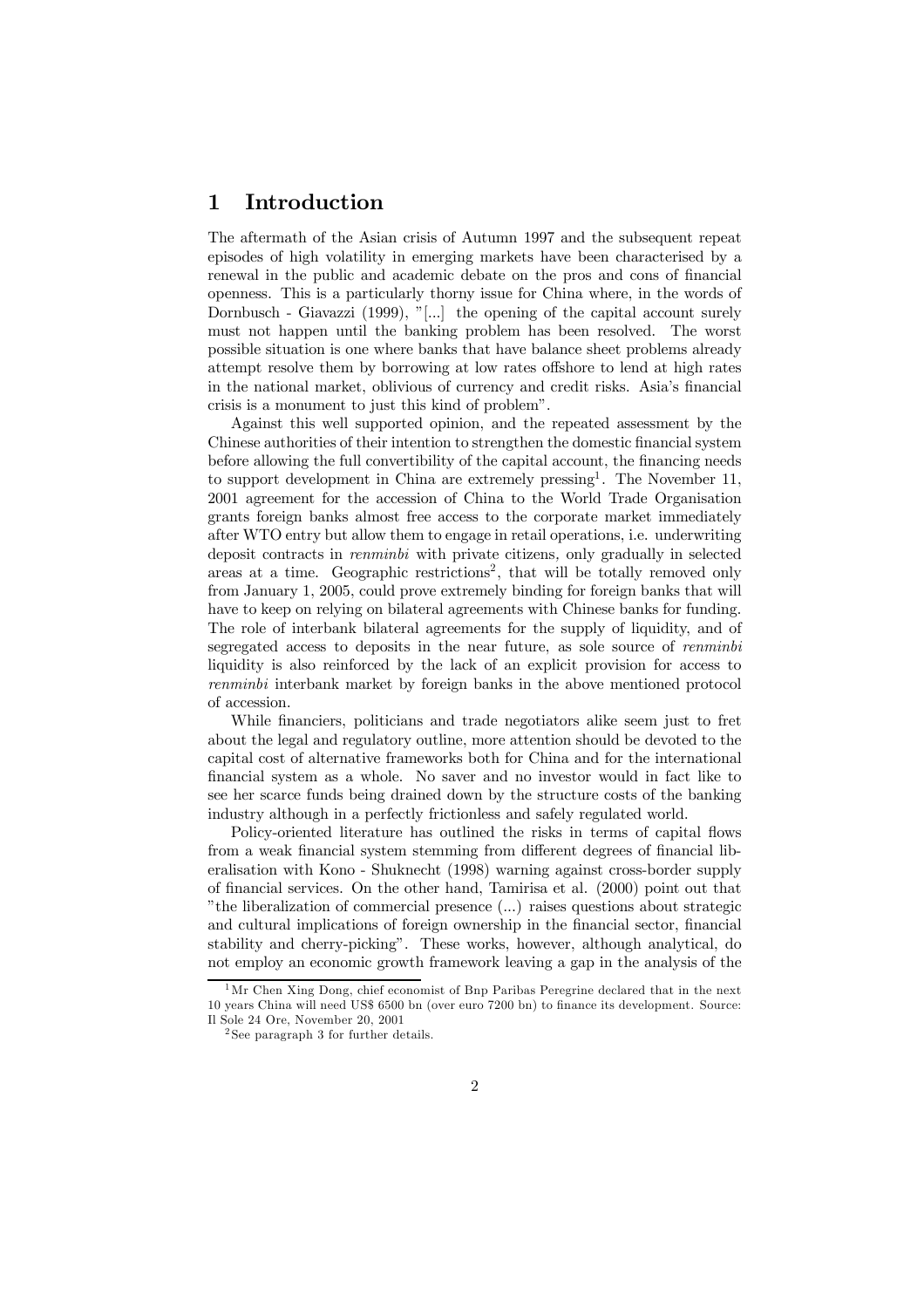potential gains rather than dangers of an integrated financial intermediation.

Detragiache (1999), although in a model that stresses the role of the deposit rather than the lending market, emphasises the features of different degrees of integration of these segments of the banking activity in an international setting. Her work retains a dynamic focus, but, again advantages are not formalised.

In the theoretical field the literature has been focusing on the relationship between financial development and economic growth since the early Nineties. This particular branch of financial macroeconomics took endogenous growth on board - with Bencivenga - Smith (1991) as the milestone for its financial implications - and the justification of financial intermediation based on economies of scale in overcoming asymmetric information in the credit market. One of the paths of the latter strand of research compares economies that are identical except for the structure of the banking system. Among them, Cetorelli (1997) concludes that although monopoly may decrease the equilibrium quantity of credit, it allows a better allocation because of better screening. In his work monopoly is imposed and offers an optimal answer to a game where the strategy involves the decision to costly screen/not to screen.

Rather than being imposed upon, in this paper, following Deidda (2000), the competition regime results from the mechanics of the model and in particular from the interplay between fixed costs and economies of specialisation. The power of these two opposing driving forces is scaled differently by the various ways in which financial openness is allowed.

The paper will instead to diverge from Deidda (2000) in the focus of the analysis. While Deiddaís aim is to show endogenous dynamics of the transition from a self-finance economy to a financial one, here the next step, i.e. the challenge of banking globalisation, will be investigated<sup>3</sup>. This paper in fact aims to model the scenario analysis of a benevolent planner-regulator asking herself "is it more efficient to open the banking sector under a Cross-Border  $(CB)$ or a Commercial Presence  $(CP)$  mode of operation?", or "will the resulting competition regime matter more or less in different modes of operations?" or last, but definitely not least, "should something go horribly wrong how much will it cost be to keep financial intermediation afloat?".

The main result is that the way in which the banking sector is allowed to open internationally may grant the economy a higher growth path, after a certain capital per capita threshold. Financial autaraky is preferrable, i.e. it grants faster growth, for low level of capital per capita. Also, the open economy may also prove more burdensome in terms of minimum capital to keep the financial system afloat in case of a crisis. A benevolent regulator, interested in increasing growth for all citizen and in minimising future tax loads, should therefore weigh efficiency and capital intensity carefully before making a commitment to a financially open economy.

A secondary result is that the monopoly growth rate depends only on capital

 $3$ In other words it is assumed that financial intermediation is a good *per se* in so far it unequivocally enhances growth with respect to self-finance. The result that financial development has a positive relationship with real per capita GDP growth and total factor productivity growth has also gained some support from empirical studies such as Beck et al. (2000).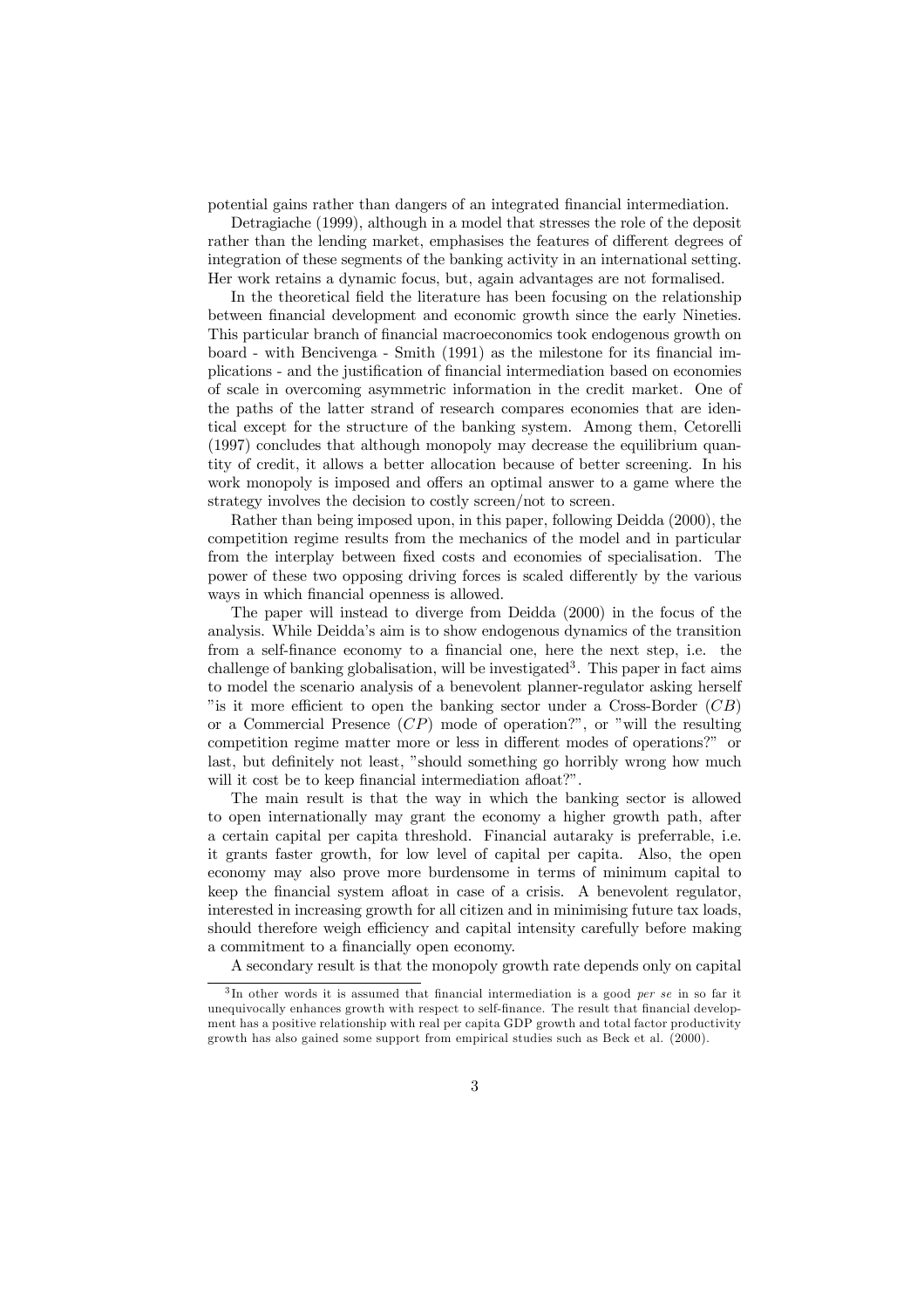productvity and not on the specific mode of operation in the open economy. Local monopoly may also yield either an infinite number of steady states or none at all. In the former case local monopoly results the most efficient regime of competition, i.e. it yields the highest growth rate, for low level of  $k$ , such threshold becomes lower with financial openness. Therefore, monopolistic competition will be more probable in an open economy rather than in financial autarky if capital per capita is low.

Section 2 will briefly summarise the results of Deidda  $(2000)$  in  $FA$  and in section 3 different modes of financial liberalisation will be sketched out. Among them, Commercial Presence and Cross Border mode of operations will be embodied in a formal model in sections 4 and 5 respectively.

## 2 The economy with domestic financial intermediation (Financial Autarky)

#### 2.1 Agents behaviour

#### 2.1.1 Households

Starting from Deidda (2000) the domestic economy is composed by a continuum of size  $H$  (F for the Foreign country) of individuals, modelled as a standard 2period OLG structure. Individuals inelastically supply labour during the first period of life and receive a salary  $w_t$  which is partly saved and partly consumed according to

 $U(c_{1t}, c_{2t}) = \lg c_{1t} + \frac{1}{1+\rho} \lg c_{2t+1}$  $c_{1t} = w_t - d_t$  $c_{2t+1} = (1 + R_t^d)d_t$ 

where  $c_{1t}$  is the consumption of the presently young generation,  $d_t$  is young people's saving that is entirely deposited,  $c_{2t+1}$  is consumption of the same people when old at  $t + 1$ ,  $\rho$  is the discount rate and  $R_t^d$  is the return on deposits from t to  $t + 1$ . Such assumption yields a constant saving rate environment<sup>4</sup>.

#### 2.1.2 Firms

Since accumulation of physical capital requires one period, the old generation acts as the actual employer/producer according to the production function

 $Y_t = \psi A_t K_t^{\beta} l_t^{1-\beta}$  for country H and  $Y_t = \varphi A_t K_t^{\beta} l_t^{1-\beta}$  for country F with  $\varphi, \psi < 1$  and  $\frac{1}{3} < \beta < 1$ 

where  $A_t = k_t^{1-\beta}$  with  $k_t = \frac{K_t}{l_t}$  is an externality effect associated with capital accumulation.  $\varphi, \psi$  are the exogenous productivity coefficients. It is assumed that  $H>F$  and  $\varphi > \psi$ , i.e. that the more densely populated country has a lower level of endogenous productivity.

$$
{}^{4}d_{t} = (2+\rho)^{-1}w_{t} = sw_{t}
$$
 and  $\frac{c_{2t+1}}{c_{1t}} = \frac{1+R_{t}^{d}}{1+\rho}$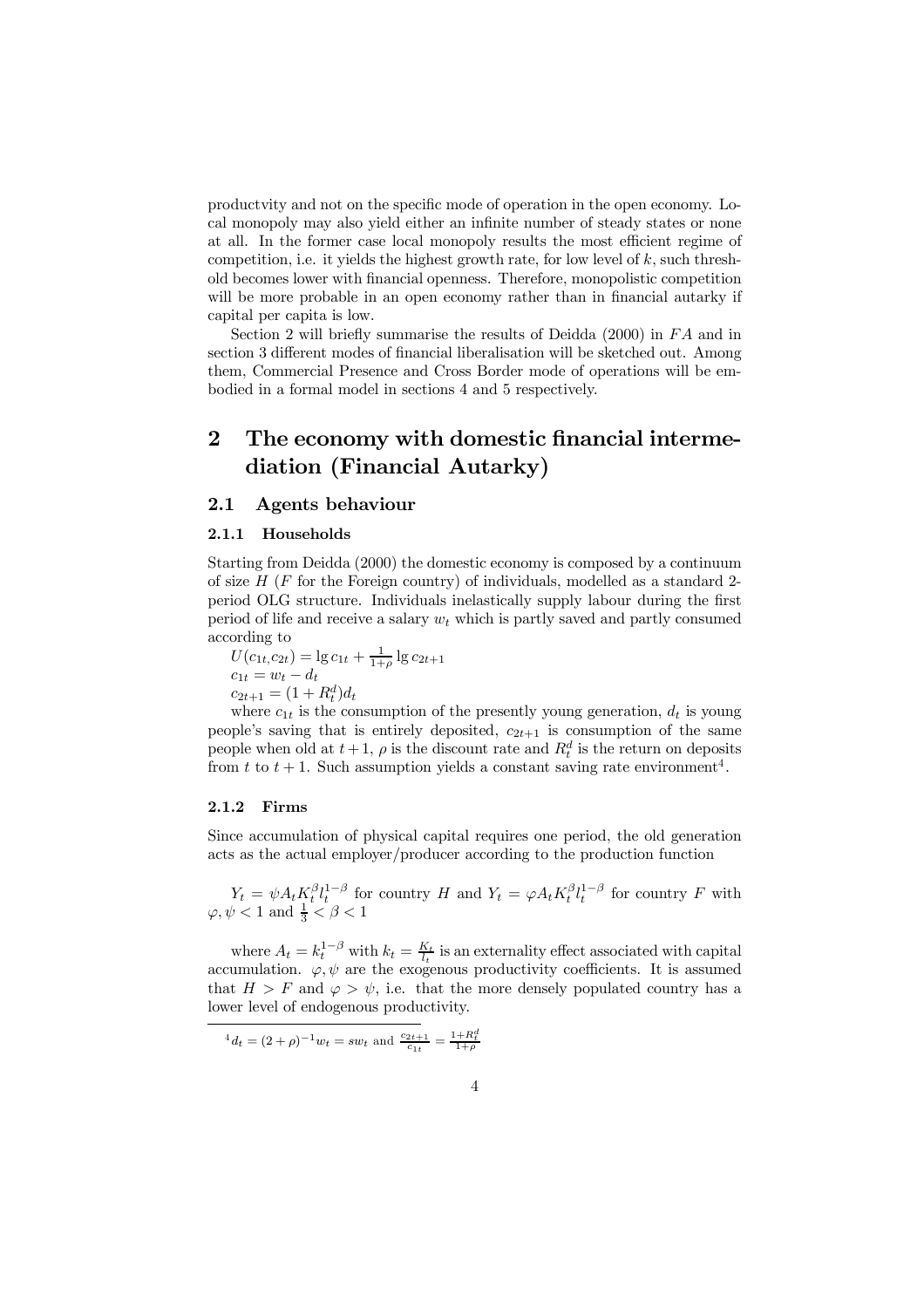The representative firm's demand for loans stems from the equilibrium equation for the yield on loans

$$
b_t|_{R_t^l = \frac{\partial Y_{t+1}}{\partial K_{t+1}}} = l_{t+1}k_{t+1} = \left(\frac{R_t^{l,i}}{\beta j A_{t+1}}\right)^{\frac{1}{\beta - 1}}
$$
\n(2.1)

for  $i = F, H$  and  $j = \n\begin{cases} \n\end{cases}$  $\varphi$  if  $i=F$  $\psi$  if  $i = H$ Equilibrium condition in the labour market requires

$$
w_t = (1 - \beta)jk_t^{1 - \beta} K_t^{\beta} l_t^{\beta} = (1 - \beta)jk_t
$$
\n(2.2)

#### 2.1.3 Banks

Since firms have no capital endowment, they operate if and only if they are externally funded, implicitly assuming a sort of cash-in-advance constraint. Banks in turn fund themselves by issuing deposit contracts to households. The representative bank's balance sheet can be thought of as

$$
D_t^i = \int_0^{z_t^i} b_t^i dz + \int_0^{z_t^i} c(z) b_t^i dz + E^i = \int_0^{z_t^i} [1 + c(z)] b_t^i dz + E^i \tag{2.3}
$$

where  $D_t^i$  are deposits originated in country i,  $b_t^i$  is the amount of loans per firm,  $z_t^i$  is the bank's market size in the loan market and  $E^i$  is the fixed amount of physical resources consumed each period t.

The banking technology also involves the consumption of a fraction c, per unit of allocated loans. This fraction of cost is subject to economies of specialisation of the type

$$
c(z) = 3\alpha z_t^2 + v - 1\tag{2.4}
$$

with  $0 <sup>5</sup> v < \beta s (1 - \beta) \psi < 1$  $c'(z) = 6\alpha z_t > 0$  $\lim_{z\to 0}c'(z)=0$  $\lim_{z \to 0} c(z) = v - 1 > 0$ 

The economies of specialisation have a quadratic form and are always positive. In other words it is assumed that even the minimal market share has positive variable costs. This is easily justifiable when one thinks about credit analysis and paperworks that must be carried out before actual lending and has a cost even if lending is not actually granted, i.e.  $z_t = 0$ .

<sup>&</sup>lt;sup>5</sup>The last condition characterises endogenous growth since

 $\lim_{k\to\infty}$  $\frac{k_{t+1}}{k_t} = \lim_{z_t \to 0} \frac{\frac{\text{constant}}{\int_0^{z_t} [\frac{3\alpha z^2 + v}{\alpha z^2 + v}] dz}}{z_t} = \lim_{z \to 0} \frac{\frac{\text{constant}}{\alpha z^2 + v}}{z^2 + v} = \frac{\text{constant}}{v}$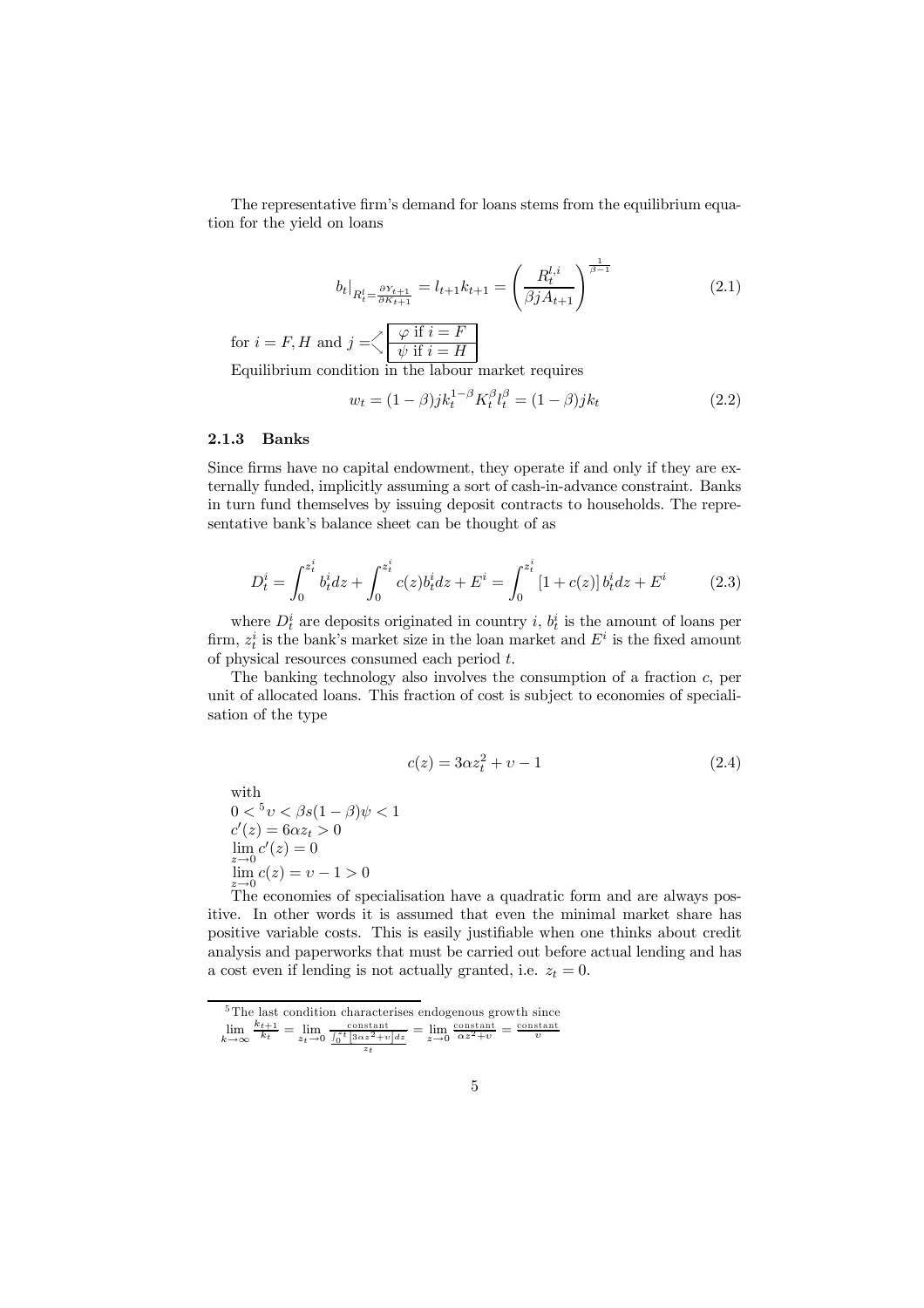#### 2.1.4 Summary of Hypotheses

Before proceeding, it is useful to summarise the above mentioned hypotheses and add those that will be useful for developing the model in the following sections of the paper. Please note that the mode of operations will be indicated as  $MO =$ CBi (Cross Border mode of  $i = F, H$  origin), CP (Commerical Presence), FAi (Financial Autarky of  $i = F, H$  origin). Regimes of competition will be indicated as  $r = m$  (local monopoly) and  $r = mc$  (monopolistic competition).

i) 
$$
H > F
$$
,  $\frac{E^H}{H} > \frac{E^F}{F}$  with  $F, H, E^F, E^H > 0$  with  $F > \left(\sqrt{\frac{(1-\beta)v}{\alpha(3\beta-1)}}\right)$ 

It is assumed that the (relatively) more densely populated is the country, the (relatively) higher are per capita establishment costs. It is easy to exemplify this hypothesis by thinking of costs to rent premises that are likely to be higher, i.e. property is scarce in more densely populated countries.  $\left(\frac{F}{E^F} > \frac{H}{E^H}\right)$  also implies that, given the same level of capital per capita  $k$ , the number of banks in Financial Autarky will be higher in  $F$  than in  $H$ .

ii)  $E^H > E^F$ ,  $\varphi > \psi$  but  $\frac{\varphi}{E^F} > \frac{\psi}{E^H}$  with  $0 < \beta, \varphi, \psi < 1$ 

The country with higher fixed cost, i.e.  $H\left(E^H>E^F\right)$ , is less productive in absolute  $(\varphi > \psi)$  and in relative terms  $\left(\frac{\varphi}{E^F} > \frac{\psi}{E^H}\right)$ ). Also  $\frac{\varphi}{\psi} < \frac{(HE^F + FE^H)}{H(E^H - E^F)}$ iii)  $R_t^{l,FAH} = \beta \psi \langle R_t^{l,FAF} = \beta \varphi \langle R_t^{l,CB} = R_t^{l,CP} = \beta (\varphi + \psi)$ 

Please note that the main focus of the paper is the regulator role beside the market and not at all the planner's one *on behalf of* the market. Hence, the consequences of the externality generally embodied in this kind of endogenous growth framework, i.e.  $\frac{\partial Y_t^{\text{parameter}}}{\partial K_t} < \frac{\partial Y_t^{\text{parameter}}}{\partial K_t}$ , will not be pursued and only the market's equilibrium as represented in the above definitions of  $R_t^l$  will be considered.

iv) 
$$
b_t^{CB} = b_t^{CP} \Big|_{\substack{\partial Y_{t+1}^{CB} \\ \partial K_{t+1}^{CB}}} \longrightarrow b_t^{CB} = b_t^{CP} = k_{t+1}l_{t+1} = \left[\frac{R_t^{l,CB}}{\beta A_{t+1}(\psi+\varphi)}\right]^{\frac{1}{\beta-1}}
$$
  
\nv)  $w_t = w_t \Big|_{\substack{\partial Y_{t+1}^{CB} \\ \partial I_{t+1}=0}} \longrightarrow w_t = (1-\beta)(\psi+\varphi)k_t$ 

iv) and v) are the factor remunerations stemming form the open-economyas-a-single-country production function

vi) 
$$
k > k_{MIN}^{MO} = \left[s(1-\beta)^2 \xi^{MO}\right]^{-1} > 1
$$
 where  $\xi^{MO} = \frac{i^{MO} j^{MO}}{E^{MO}}$ 

The existence of a positive minimum capital is ensured by the assumption of a benevolent-regulator with an additional lender-of-last-resort role. Also  $k^{\#} > k_{MIN}$  by i).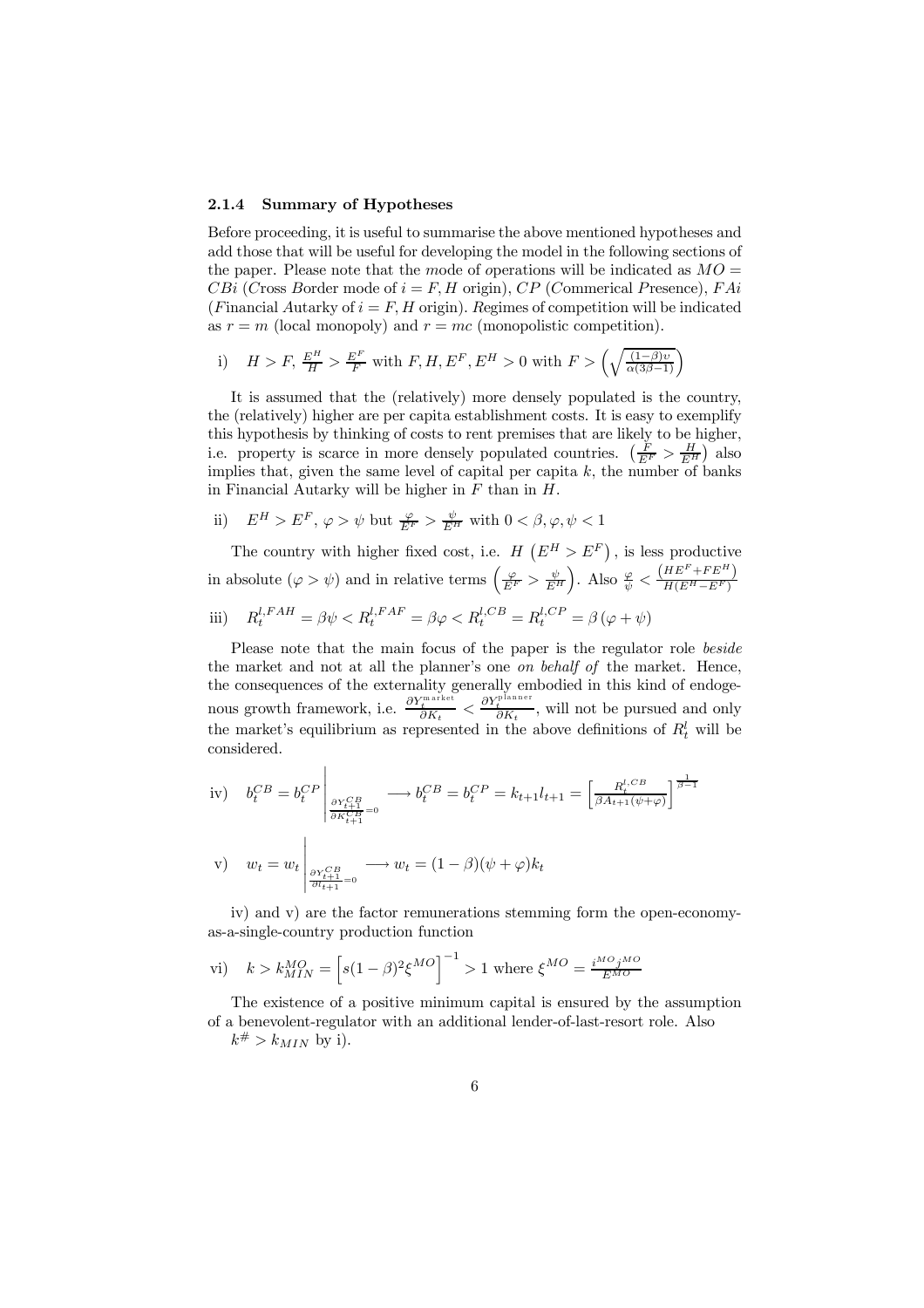#### 2.1.5 Equilibrium with Financial Autarky

Now, starting from one of Deiddaís results, it will be assumed that each country is initially endowed with sufficient capital to develop financial intermediation as defined in vi).

In both countries each representative bank maximises its own profit without taking notice of other banks' actions, given that it is assumed that the minimum number of banks is such that banks' market sizes clash is very large<sup>6</sup>.

The bank's problem in country  $i$  is:

$$
\max_{R_t^{l,FAi}, z_t^{FAi}} \pi^{FAi} = \int_0^{z_t^{FAi}} R_t^{l,FAi} b_t (R_t^{l,z_t^{FAi}}) dz - R_t^{d,FAi} D_t^{FAi}
$$
\n
$$
\text{s.t. } z_t^{FAi} \le \frac{i}{n_t^{FAi}} 2.5 \tag{1}
$$

where  $R_t^{u,i}$  with  $u = l, d$  are returns on loans or deposits and  $n_t^{FAi}$  the total number of operating banks originating in country i.

Hence FOCs result in

$$
R_t^{d,FAir} = \frac{R_t^{l,FAi}\beta}{\mu_t^{FAi,r}}
$$
\n
$$
(2.6)
$$

$$
z_t^{FAir} = \stackrel{\nearrow}{\searrow} \quad \frac{\frac{i}{n_t^{FAir}} \text{ if } r = mc}{\frac{\int_0^{z_t^{FAim}} (1 + c(z))dz}{[1 + c(z^F A^{i,m})] \beta}} = \sqrt{\frac{(1 - \beta)v}{\alpha(3\beta - 1)}} \text{ if } r = m \tag{2.7}
$$

where

$$
\mu^{FAi,r} = \frac{\int_0^{z_t^{FAi,r}} (3\alpha z_t^2 + v) dz}{z^{FAi,r}} = \left\langle \begin{array}{c} (\alpha z_t^2 + v) \text{ if } r = mc\\ \frac{2\beta v}{(3\beta - 1)} \text{ if } r = m \end{array} \right. \tag{2.8}
$$

is the variable costs per unit of market size7 .

Please note that both  $z^{FAim}$  and  $u^{FAim}$  depend on the economy's deep parameter  $\beta$  or the cost structure  $(\alpha, v)$  only and their size is therefore invariable to the level of capital per capita.

$$
\frac{\partial \mu}{\partial z} = \frac{3\alpha z_t^2 - \alpha z_t^2}{z^{MO,r}} \quad \forall k > 0
$$

$$
\frac{\partial \mu}{\partial z} = \frac{\partial \alpha z_t - \alpha z_t}{z^{MO}, r} \quad \forall k > 0
$$

since by definition of economics of specialization 
$$
(1 + c(z_t^{MO,r})) > \mu_t^{MO,r}
$$

 $6$ This comes with using Deidda's (2000) framework. In more formal terms it means

 $\beta c'(z) < [c(z) - \overline{c}] \,\forall z \in (0^+, \infty)$ <br><sup>7</sup>It is easy to see that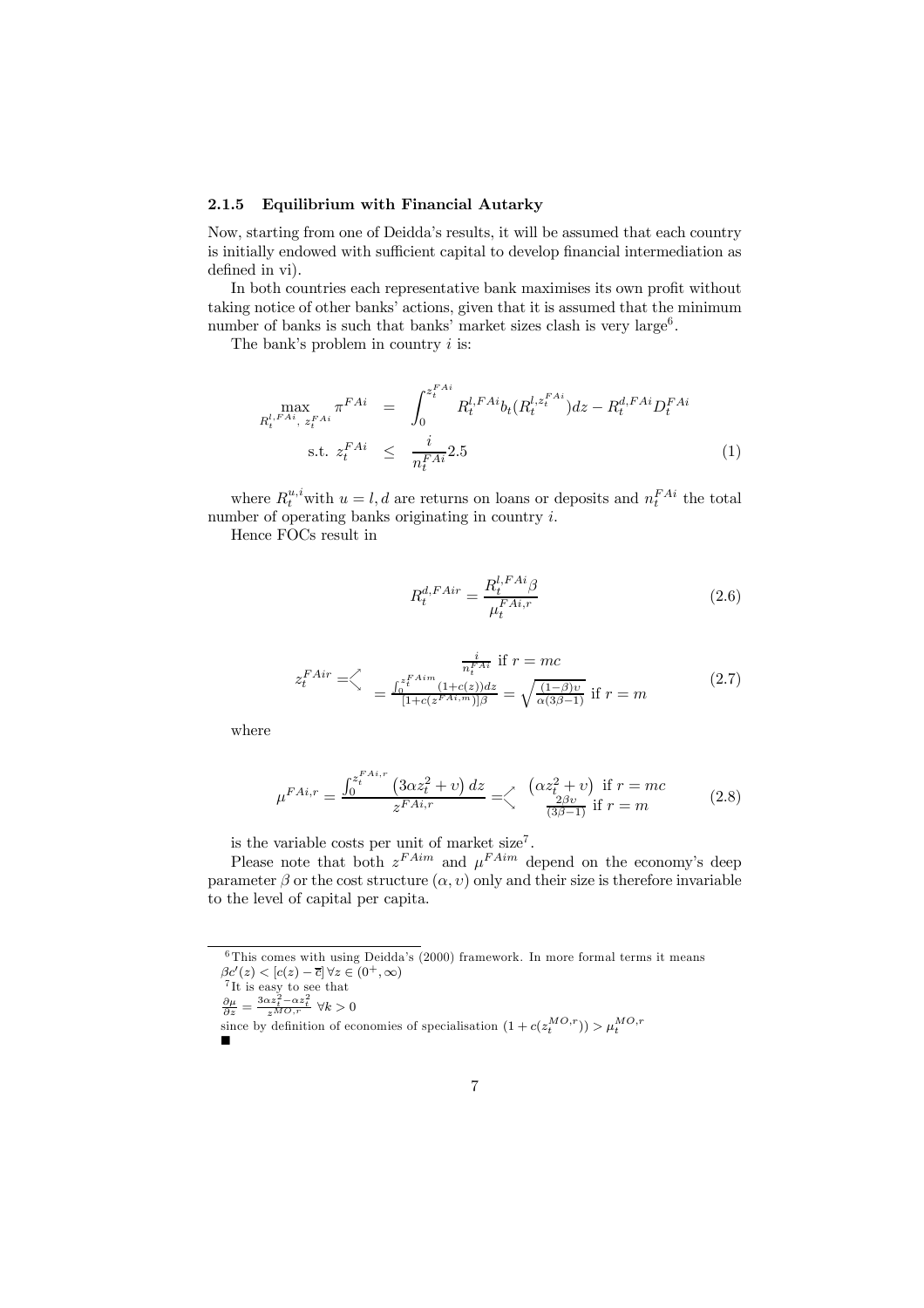Chart 1: Representative Bank's optimal market size



As shown in chart 1, if  $k > k^{FA_i^{\#}} = \left(\sqrt{\frac{(1-\beta)v}{\alpha(3\beta-1)}}\right)^{-1} \frac{E^i}{s(1-\beta)^2}$  the constraint will be binding and the resulting regime of competition will be monopolisitic competition (mc) otherwise the regime of competition will be local monopoly  $(m)$ . Hence market structure will be composed of a mode of operation -  $FA$  in this case - and a regime of competition, either  $m$  or  $mc$ , at a time. Differently from  $z^{FAim}$  and  $\mu^{FAim}$ ,  $k^{FA^{i#}}$  is a function of  $\frac{E^i}{j}$  which varies in the different modes of operations.

System-wise the accumulation equation becomes

$$
S^i = id_t^i = n_t^{FAi} D_t^i \tag{2.9}
$$

which generates a number of banks equal to

$$
n^{FAi} = \xi^{FAi} s (1 - \beta)^2 k_t
$$
 (2.10)

where  $\xi^{FAi} = \begin{cases} \frac{\varphi F}{EF} & \text{if } MO = FAF \\ \frac{\psi H}{EF} & \text{if } MO = FAH \end{cases}$ irrespective of the competition regime. Solving  $(2.9)$  and substituing  $(2.10)$  and  $(2.8)$  one obtains a growth rate of

8Please note that in the state state consumption grows at the same rate since  $C_t = c_{1t} + c_{2t} = (1 - s)(1 - \beta)jk_t + (1 + s(1 - \beta)g_t)sjk_{t-1}$  $C_{t+1} = c_{1t+1} + c_{2t+1} = (1 - s)(1 - \beta)jk_{t+1} + (1 + s(1 - \beta)g_{t+1})sjkt_{t+1}$  $g_c = \frac{C_{t+1}}{C_t} = g_{k_t} \frac{(1-\beta)\left[(1-s+s^2)g_{k_{t+1}}\right]+s}{(1-\beta)\left[(1-s+s^2)g_{k_{t+1}}\right]+s}$  $\frac{(1-\beta)\left[(1-s+s^2)g_{k+t+1}\right]+s}{(1-\beta)\left[(1-s+s^2)g_{k+t+1}\right]+s} = g_{k^*}$  if  $g_{k+t+1} = g_{k^*} = g_{k^*}$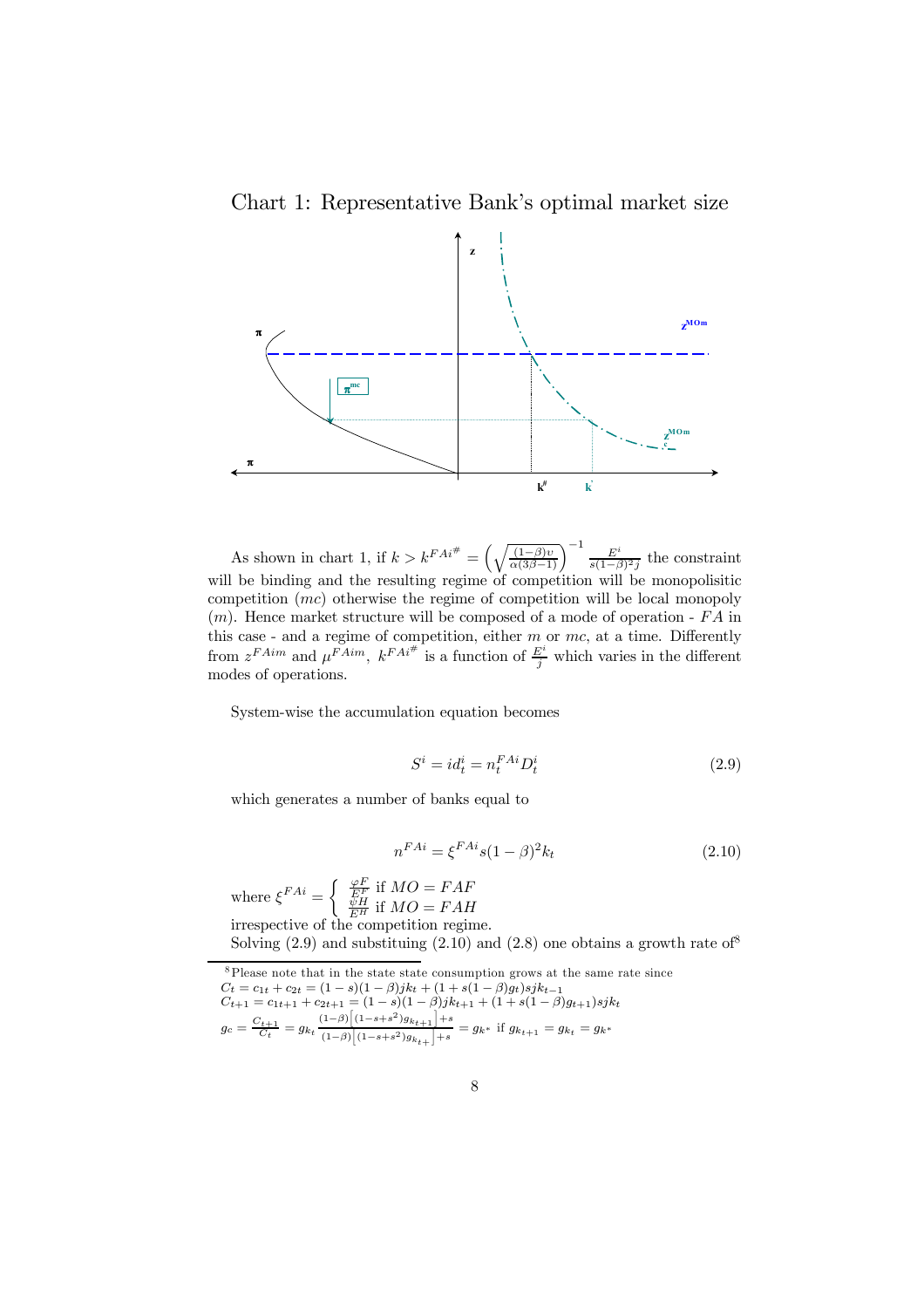$$
\frac{k_{t+1}}{k_t} = g_{t+1}^{FAi,r} = \begin{cases} \frac{\beta s(1-\beta)j}{\alpha z_t^{FAi,r^2} + v} & \text{if } r = mc\\ \frac{\beta s(1-\beta)j(3\beta-1)}{2\beta v} & \text{if } r = m \end{cases}
$$
(2.11)

where  $j = \begin{cases} \varphi & \text{if } MOr = FAFr \\ \psi & \text{if } MOr = FAFr \end{cases}$  $\psi$  if  $MOr = FAHr$ 

As shown in  $(2.11)$  while the growth rate under mc depends on the level of the capital per capita, that in  $m$  is constant and proportional to the exogenous capital productivity j.

Furthermore, the growth rate is always positive and can be bigger or smaller than one if

$$
g_{t+1}^{MO,r} > 1 \Big\langle k \Big\rangle \frac{E^i}{s(1-\beta)j[\beta s(1-\beta)j-v]} \sqrt{\frac{\alpha}{[\beta s(1-\beta)j-v]}} \text{ if } r = mc
$$

which is easily recognised as the condition for curvature of  $k_{t+1}$ . Consequently, the steady state equilibrium is

$$
k^{FAir^*} = \left\langle \begin{array}{c} \frac{E^i}{s(1-\beta)^2 j} \sqrt{\frac{\alpha}{(\beta s(1-\beta)j - v)}} \text{ if } r = mc\\ \forall k \text{ if } s \left(1 - \beta\right) j \left(3\beta - 1\right), \text{ } \nexists \text{ otherwise if } r = m \end{array} \right. \tag{2.12}
$$

which is positive for (2.4) and ii). It is also unique since  $\frac{\partial^2 (k_{t+1}^{mc})}{\partial^2 k_t} > 0$  $\forall k > k_{MIN}^9$  for vi).

The overall mechanics of the model in  $FA$  mode, that will basically be replicated for CB and CP mode of operations, are illustrated in chart 2.

$$
\frac{9}{\theta k_t} \frac{\partial (k_{t+1}^{mc})}{\partial k_t} = \beta s (1-\beta) j \frac{\alpha z_t^2 \left(1 + \frac{2}{k_t}\right) + v}{(\alpha z_t^2 + v)^2} > 0.
$$
  
Hence  

$$
\frac{\partial^2 (k_{t+1}^{mc})}{\partial^2 k_t} = 2\beta s (1-\beta) j \left(-\frac{z_t}{k_t}\right) (\alpha z_t^2 + v) \alpha z_t \frac{-\alpha z_t^2 \left(1 + \frac{3}{k_t}\right) - v \left(1 - \frac{1}{k_t}\right)}{(\alpha z_t^2 + v)^4} > 0 \ \forall k > 1
$$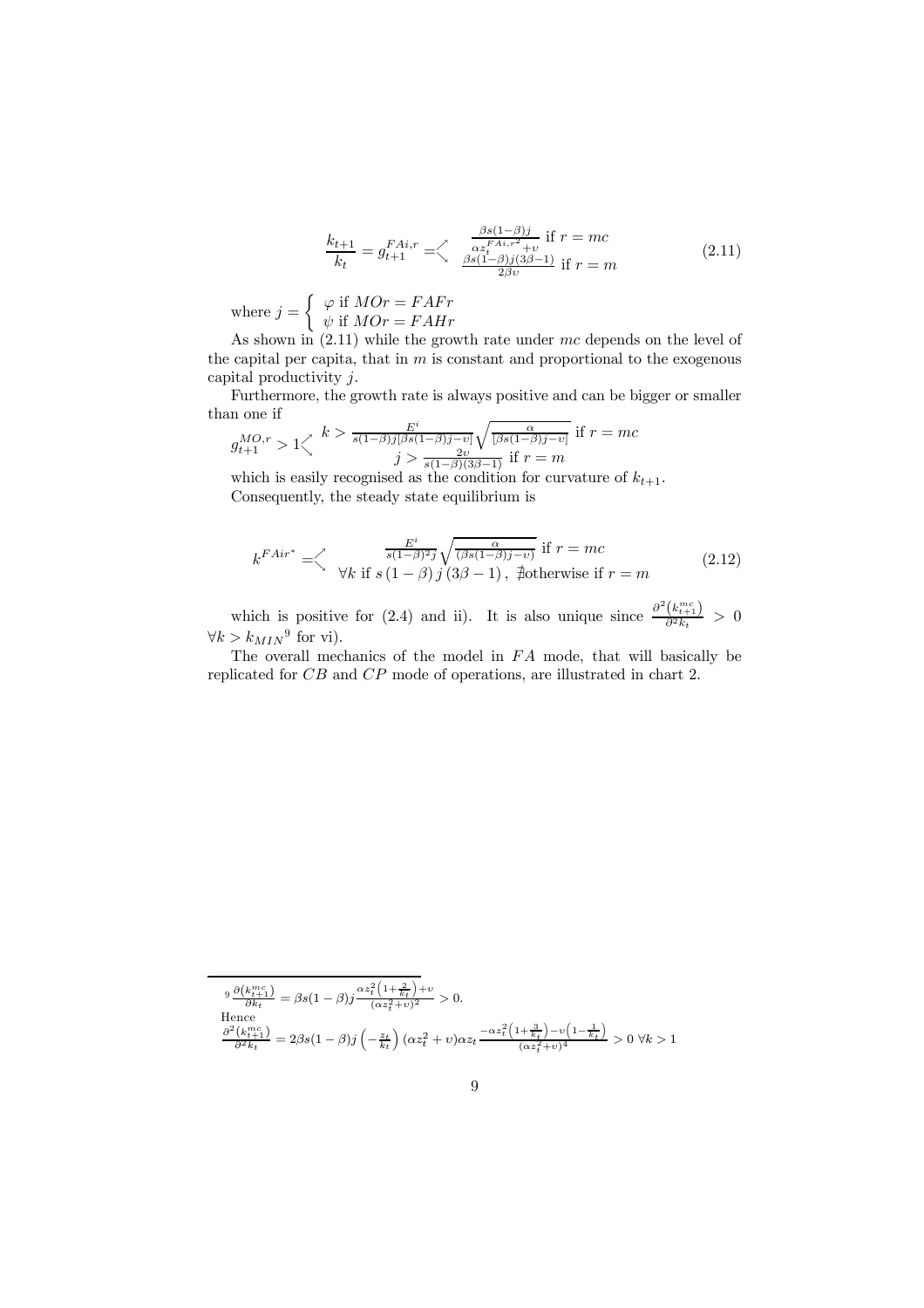Chart 2: Financial Intermediation and growth



The top right hand quadrant  $(I)$  is the same as on the right-hand side of Chart 1 and shows how initial capital will determine the number of banks and hence market size via the bank's profit mazimisation. Given that the profit function is first increasing and then decreasing in the market size  $z_t^{MO}$ , two possible cases emerge. If the size constraint is binding as  $\ln |a|$  the representative bank operates as a monopolistic competitor with a market size of  $z_t^{MO,mc} = \frac{i}{\epsilon}$ . If on the other hand the constraint is not binding, the bank will choose  $\frac{i}{n_t^{M_O}}$ . If, on the other hand, the constraint is not binding, the bank will choose the unbounded maximum and operate as a local pure monopolist with  $z_t^{MO,m}$  at  $\overline{A}$ , which is independent of k. In the bottom right quadrant  $(II)$  the choice of  $z_t^{MO,r}$  translates via the inverse of the employment function - which is a constant equal to i for  $r = mc$  and  $l_{t+1}^{MO,m} = \frac{i}{z_t^{MO,m}n_t^{MO}}$  for  $r = m$  - in the level of activity  $( \nvert b \rvert \text{ or } \rvert B \rvert ).$  Through the bottom left quadrant  $(III),$  via the accumulation function,  $z_t^{MO,r}$  generates the level of investment per capita  $k_{t+1}$  $(\lceil c \rceil)$ . The top left quadrant  $(VI)$  shows the typical saving locus of OLG models and the steady state equilibrium in monopolistic competition  $\lfloor d \rfloor$ . Since the local monopoly saving locus is linear it can either show only one steady state at  $k^* = 0$  or an infinite number if it stretches over the bisetrix  $k_{t+1} = k_t$ locus (one of such points is  $\boxed{D}$ ). Please note that because of hypotheses vi)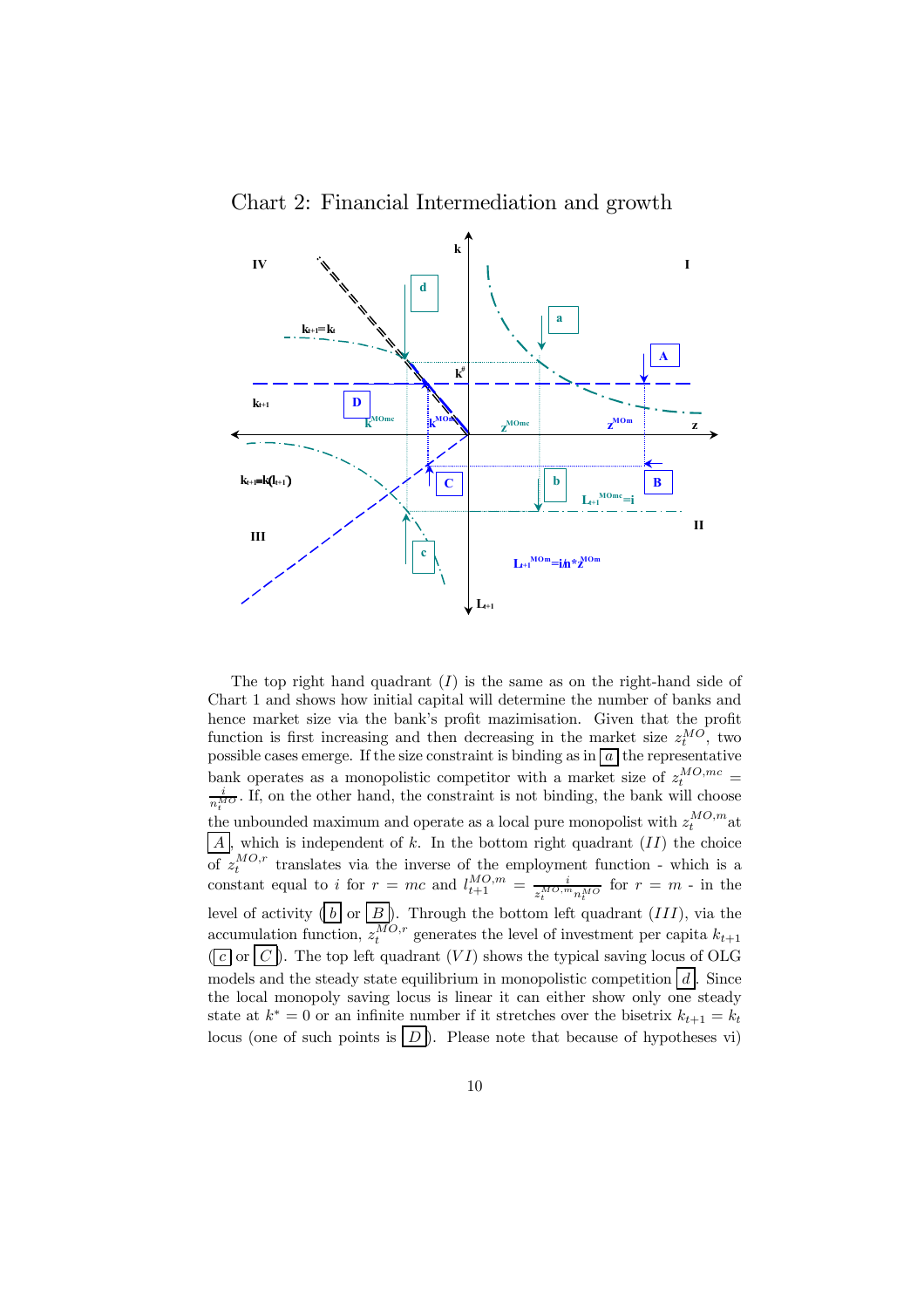$k = 0$  cannot be considered an equilibrium for m. The saving locus will thereore coincide with the local monopoly one up to  $k^{\#}$  - i.e. left of point  $|d|$  - and hence with the monopolistic competition one.

As anticipated in the Introduction the paper will be focusing on the concepts of efficiency and net regulatory burden ( NBR). More specifically we propose to define a higher growth path as more efficient than a low one. More specifically, a competition regime within a mode of operation (for example  $MOm$  v.  $MOmc)$ ) will be considered as *internally more efficient* if it supports a *higher growth path* and, similarly, by defining a mode of operation within a competition regime (for example  $MO'mc$  v.  $MO''mc$  as externally more efficient if it supports a higher growth path.

As shown the main driver of efficiency in different modes of operations are z and j. A setting wil be more efficient the lower is  $\mu(z^{MOr})$  and the higher are labour productivity and the saving coefficient. Also, because of the quadratic form of varibale costs a higher growth path will necessarily result in a lower capital per capita steady state; such finding is not necessarily inconsistent with efficiency if a concept of non-wastefulness is implied. An equilibrium with a lower level of  $k$  will in fact support a lower number of banks, thereby freeing more capital for "productive" use. A high equilibrium level of  $k$  may in fact be linked to too high fixed costs or too steep economies of specialisation.

The trade-off between small market size and high fixed costs is underlined in the NRB as well. NRB is defined the product of the number of banks times  $E^{MO}$ . The higher the NRB, the higher the bill to foot by the benevolent regulator to keep the financial system afloat in case of failure. The NRB criterion in fact implicitly assumes a "risk-adverse" regulator who cares for the bottom line when the worse comes to worst. This hypothesis would also fit the framework of a supernational authority - who has eventually to pay for the bail out of formerly autarkic financial systems once they open to the integration with the international market - and could prove promising for further development in bordering areas of research. Such theme does not lack supporting evidence when considering the recent debate over the IMF role in some Asian countries, Russia, Brazil, Turkey and Argentina that will undoubtedly weigh on Chinaís policy of financial liberalisation.

Efficiency is also linked to  $\mu^{MO,r}$  via the representative bank's maximisation problem where FOCs imply

$$
R_t^{l,MO,r} = R_t^{d,MO,r} \frac{\int_0^{z_t^{MO,r}} (1 + c(z)) dz}{\beta z^{MO,r}} = \frac{R_t^{d,MO,r} \mu_t^{MO,r}}{\beta} \tag{2.13}
$$

Banks are individually price-makers on  $R_t^{l,MO,r}$  even if the yield on loans is determined system-wide by the productivity of capital. (2.13) says that in order to gain non negative profits in equilibrium the mark up of  $R_t^{l,MO,r}$  over  $R_t^{d,MO,r}$  must be higher the larger is  $\mu^{MO,r}$  - hence the riskier are loans as measured by  $z^{MO,r}$  and the deeper is the extent of the economies of specialisation  $c(z^{MO,r})$  - and the lower is the private share of the return to capital  $\beta$ .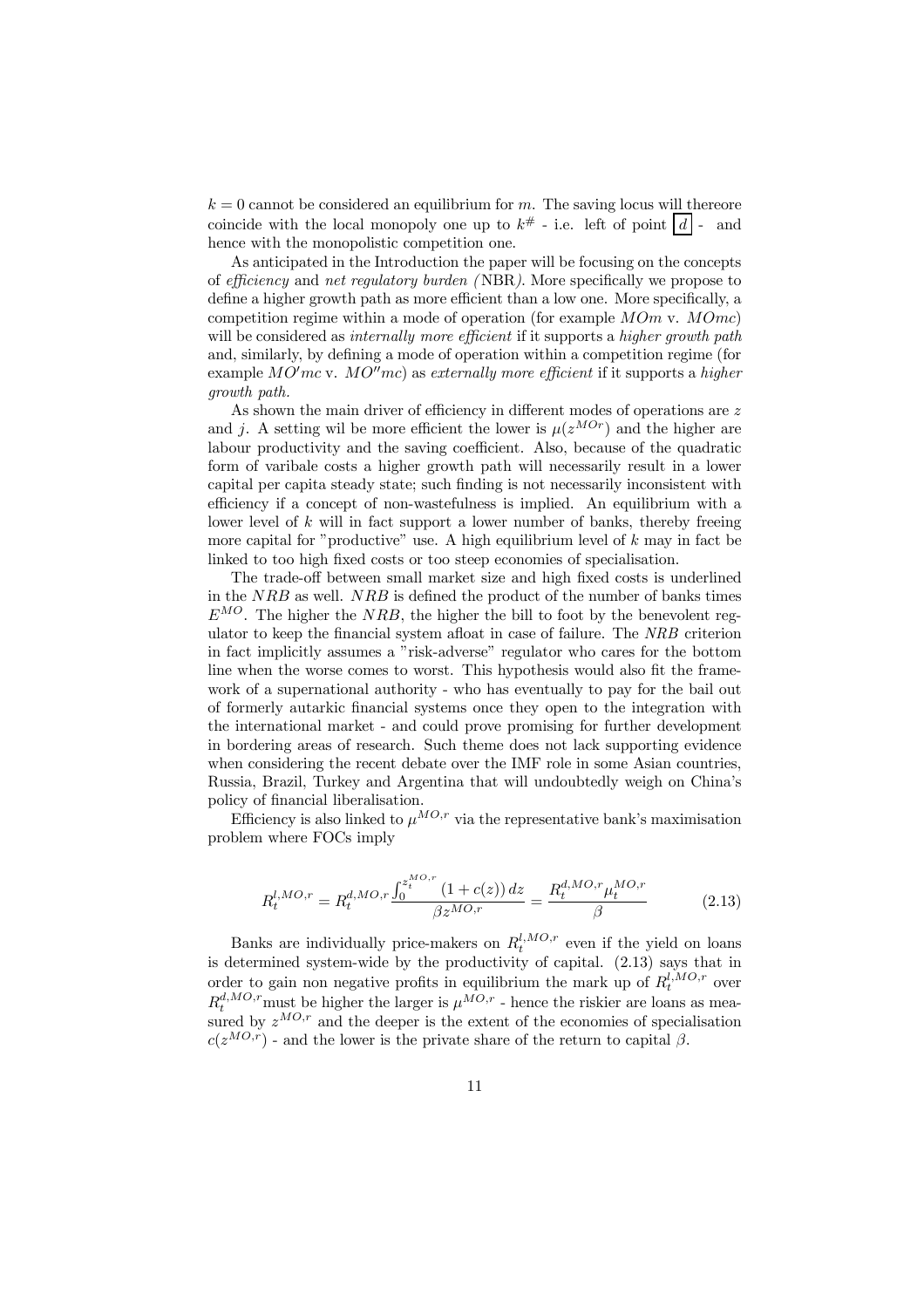The link low costs=⇒low mark-up=⇒higher return on deposits=⇒higher growth can also be shown as

 $R_t^{d,FAir} = R_t^{l,FAi,r} \frac{\beta}{\mu_t^{MO,r}} = s(1-\beta)g_{t+1}^{MO,r}$  where  $g_{t+1}^{MO,r} = \frac{k_{t+1}}{k_t}$ ,  $r = m, mc$ For a given yield on loans, slow economies of specialisation translate into a lower  $\mu$  that supports a higher deposit remuneration, finally yielding higher output and consumption growth.

Such mechanism in  $FA$  mode yields the following results:

Proposition 1 In the FAi mode  $g_t^{FA\bar{i},mc} > g_t^{FAi,m}$  for  $k > k^{FAi^{\#}} = \frac{E^i}{s(1-\beta)^2j}$  $\sqrt{\frac{\alpha(3\beta-1)}{n}}$  $v(1-\beta)$ and  $k^{FAi,m^*} < k^{FAi,mc^*}$   $\forall k : k^{FAi}_{MIN} < k < k^{FAi,mc^*}$  $\inf_{\mathcal{F}} \mu^{FAim} = \beta s \left(1 - \beta\right) j = 1$  and  $\sharp k > k_{MIN}^{FAi}$ :  $k = k^{FAi,m^*}$  if  $\mu^{FAim} \neq 1$ 

Proposition 2 In the FAi mode  $q^{FAF,r} > q^{FAH,r} \forall r, k$ and  $k^{FAF, mc^*} = \frac{E^F}{s(1-\beta)^2 \varphi}$  $\sqrt{\frac{\alpha}{\beta s(1-\beta)\varphi-v}} < k^{FAH,mc^*} = \frac{E^H}{s(1-\beta)^2\psi}$  $\sqrt{\alpha}$  $\beta s(1-\beta)\psi-v$ 

Proofs are immediate from (2.11) - (2.12) and from  $z^{FAFmc} < z^{FAHmc} \forall k$ .

**Proposition 3**  $NRB^{FAi} = n^{FAi}E^i$  ordering will be  $n^{FAH}E^H < n^{FAF}E^F$  if  $H\psi \geqslant F\varphi \,\forall k$ 

Discussion. Proposition 1 and 2 characterise respecively internal and external efficiency in the  $FA$  mode. The former singles out local monopoly as the most internally efficient competition regime for low levels of k if  $\mu^{FAim} =$  $\beta s (1 - \beta) j = 1$  while monopolistic competition is more efficient for high level of k. Also, since  $\mu^{FAim}$  is independent of k, the model does not support any meaningful steady state when  $\mu^{\vec{F}Aim} \neq 1$ . Proposition 2 similarly identifies  $FAF$  as the most externally efficient mode of operation under monopolistic competition while  $FAF$  and  $FAH$  coincides under local monopoly.

A graphical illustration of propositions 1 and 2 is given in Chart 3.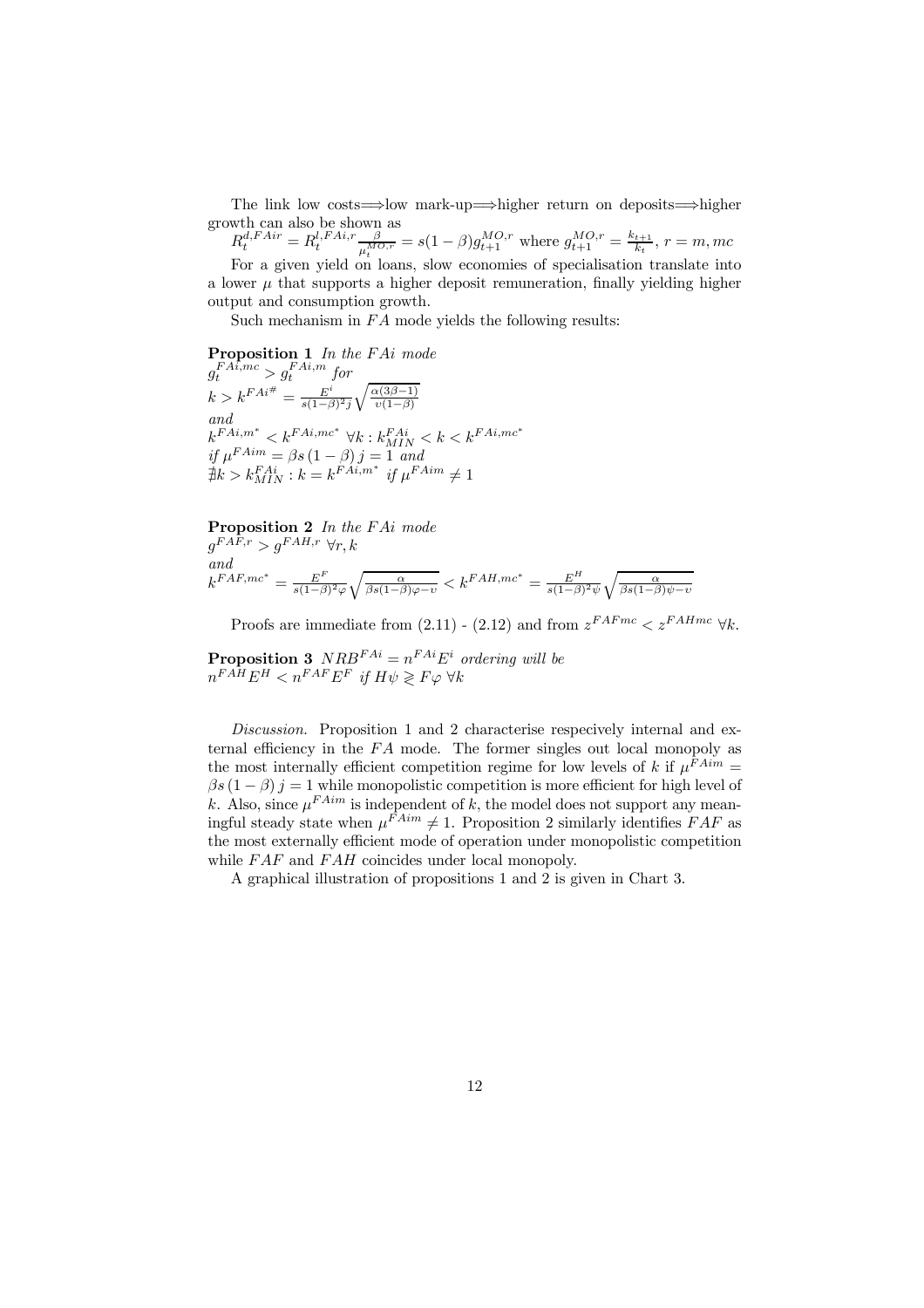



Given that under monopolistic competition the saving locus is convex, only one steady state  $Q^i$  ( $i = F, H$ ) is supported. In local monopoly the saving locus is linear therefore if  $\mu^{FAim} > \beta s (1 - \beta) j$ ,  $k^* = 0$  no steady state is supported for  $k>k_{MIN}$  as shown in  $g<sup>FAim</sup>$  lines (dotted for H and dash-dotted for F). If  $\mu^{FAim} = \beta s (1 - \beta) j$  the steady state saving locus in local monopoly for both countries is the same as the quadrant  $I$  bisetrix (dashed line). All points left of  $Q<sup>i</sup>$  belong to the straight part of the saving locus and are therefore meaningful steady states. Hence internal efficiency, i.e. the highest rate of growth, will be in favour of monopolistic competition for  $k^* > k^{FAi, mc^*}$ , and will be in favour of local monopoly for levels of capital per capita left of  $Q<sup>i</sup>$ . External efficiency is always in favour of  $F$  in monopolistic competition and coincident under monopolistic competition if  $\mu^{FAFm} = \mu^{FAHm}$ .

Finally, Proposition 3 highlighs both that the more externally efficient country  $(F)$  may not be the less capital intensive one.

Even from this oversimplified model, the benevolent regulator might find some food for thought in terms of policy implications. First of all, if local monopoly exhibits an infinite number of steady states monopolistic competition should be promoted for low-k countries. Secondly, this setting is characterised by overcapacity and the only way in which the regulator could correct overunderfinanciarisation would therefore involve acting on the cost structure of the economies of specialisation, hence on z. The analysis of such policy runs however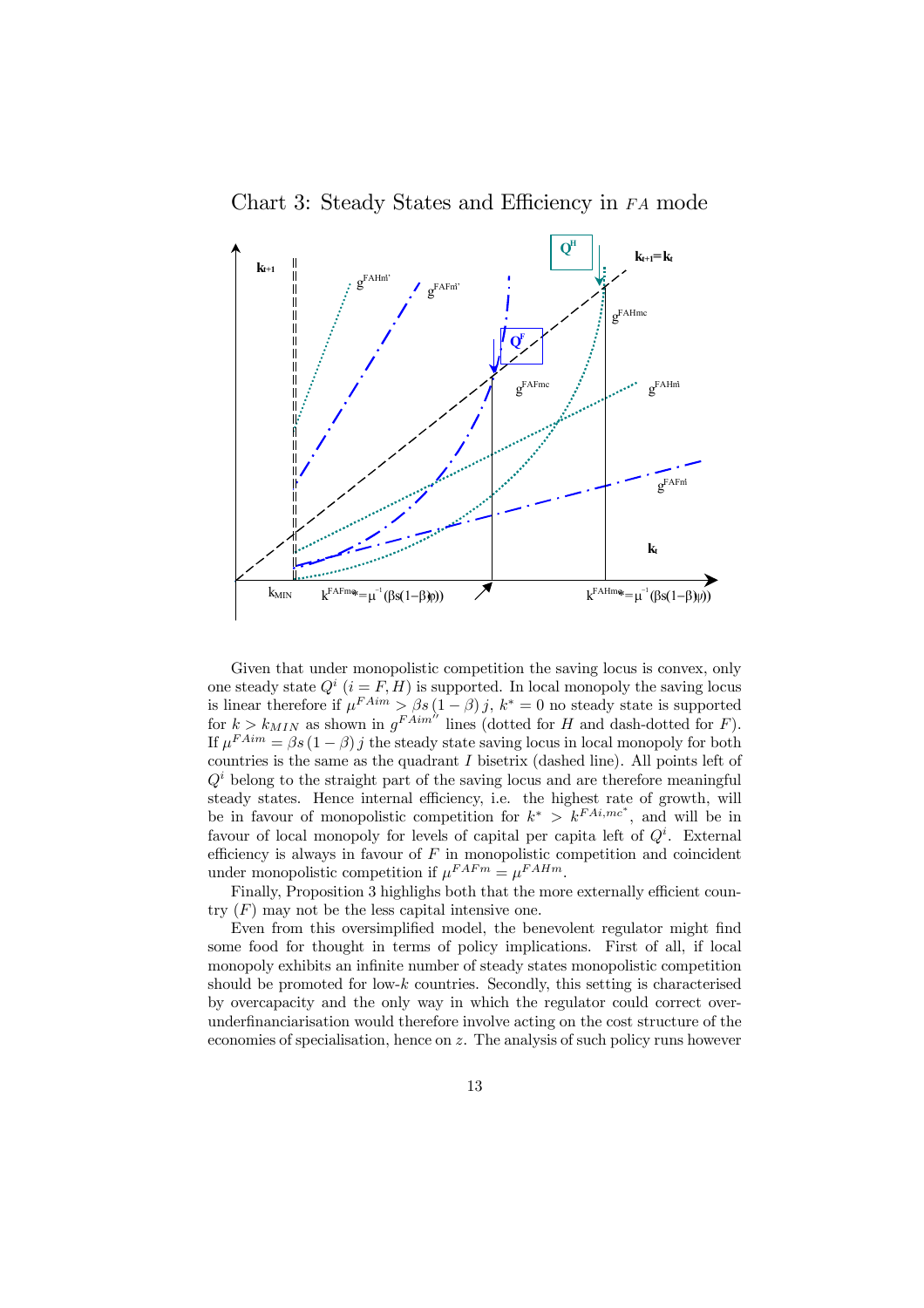outside the definition of regulation adopted in this paper and is therefore left to further research.

## 3 Modes of Financial services' liberalisation

Before attempting to set up models of growth that differ by restrictions to financial openness it is worthwhile looking into details at the definitions of various modes of operations. More precisely, modes of operations that actually imply an increase in banking competition are to be singled out from the generic term "financial liberalisation"

| of<br>Source     |                             | Loan provided by    |                          |
|------------------|-----------------------------|---------------------|--------------------------|
| $\text{Capital}$ |                             |                     |                          |
|                  | Domestic                    | supplier<br>Foreign | Foreing<br>supplier      |
|                  | Supplier                    | abroad              | established in the       |
|                  |                             |                     | country                  |
| Domestic         | $(\mathrm{I})$<br>Financial | (II)<br>Financial   | (III)<br>Financial       |
| Capital          | Autarky                     | Services<br>trade   | Services trade $+$       |
|                  |                             | only                | Direct<br>Foreign        |
|                  |                             |                     | <b>Investments</b><br>to |
|                  |                             |                     | "set up shop"            |
| Foreign          | (IV)<br>Capital             | (V)<br>Financial    | (VI)<br>Financial        |
| Capital          | flows only                  | Services trade $+$  | Services trade $+$       |
|                  |                             | Capital flows       | Direct<br>Foreign        |
|                  |                             |                     | Investments<br>$^{+}$    |
|                  |                             |                     | Capital flows            |

Table 1: Modes of financial liberalisation

Adapted from Kono - Shuknecht (1998)

Table 1 summarises the various modes of financial liberalisation and underlines how trade in financial services happens when lending is allowed through a foreign supplier either established in the country or not, quite independently from the source of capital (cells II, III, V and VI). Hence capital flows are an indication of financial liberalisation in the sense of directly increasing competition in the banking sector only when the supplier of the loan is foreign.

In what follows cases  $(II)$  and  $(V)$  from table 1 will be considered as  $C$ ross Border"  $(CB)$  mode and a mix of cases (III) and (VI) for "Commercial Presence"  $(CP)$  mode. In the CB mode foreign entrant banks basically channel domestic deposits to finance foreign loans without sustaining further costs to set up a îforeignî branch network. In this mode of operation a firm can arrange a loan with a foreign bank abroad via telephone or some other way of communication. This is usually the case when the domestic retail market receives protection as a "strategic infant industry". In the  $\mathbb{CP}$  mode of operation a foreign entrant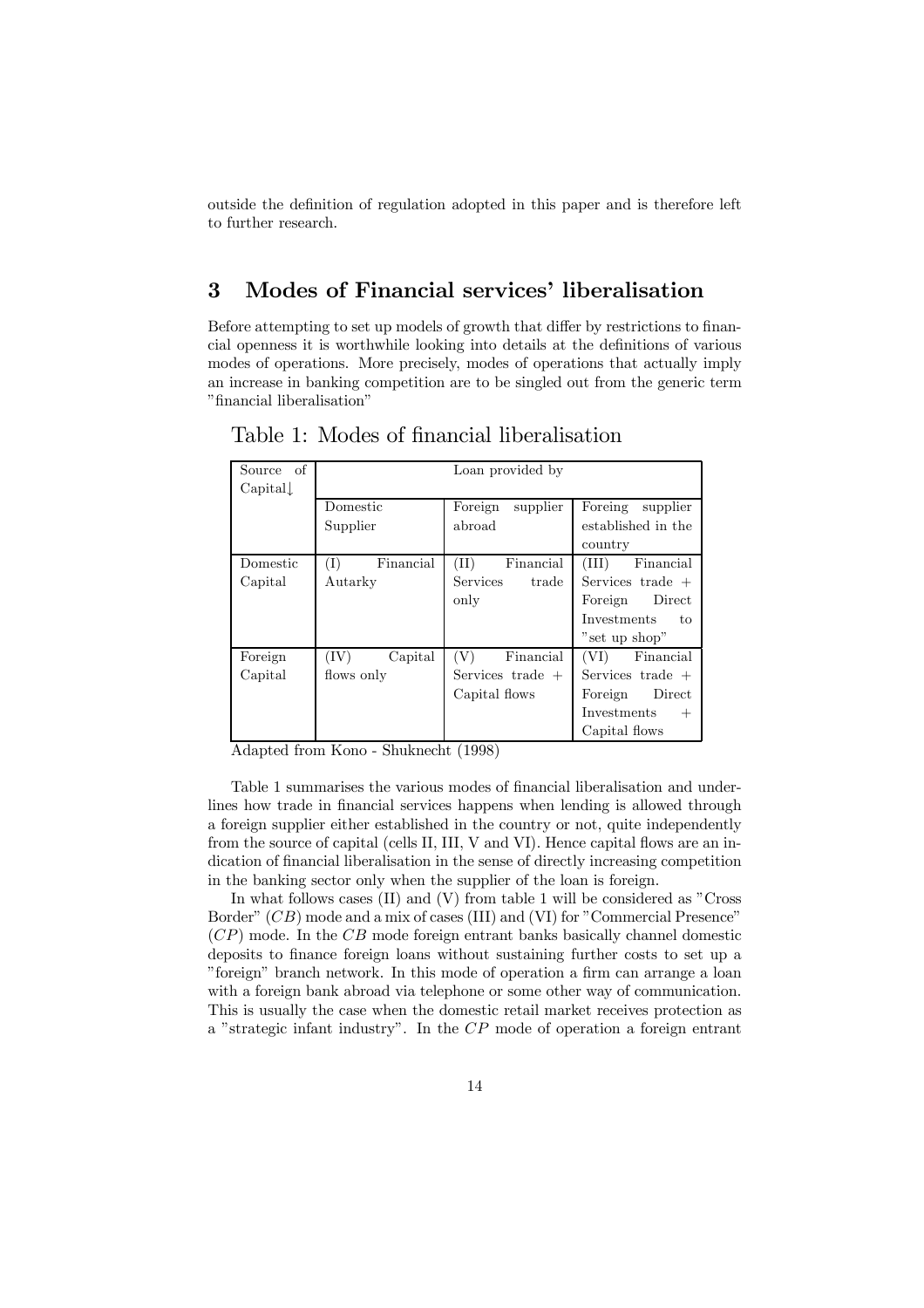bank needs to acquire a domestic subsidiary or to establish a branch incurring in higher fixed costs, but it gains access to foreign funding through retail activities. In this mode of operation a firm can arrange a loan with a foreign bank locally. The case of China can be identified with the CB mode since gathering deposits is still off-limits for foreign establishments even after  $WTO$  entry<sup>10</sup> even if higher set up cost for foreign entrant banks have been enforced as well from February  $1, 2002^{11}.$ 

The main reason why a mixture of cells of the above table, rather than a single one, is needed to exemplify the types that will be encompassed by the formal models of sections 4 and 5 is that, as will be clearer in what follows, presence of capital movements as transfers of money between different jurisdictions, or lack thereof, will be cleared out by the assumption of open-economy-as-a-singlecountry, as embodied in hypotheses iii)-v). This strong assumption - resulting in absence of transaction costs in international trade lending to a new unique production function - has been introduced in order to maintain the focus of the analysis on different options for international banking rather than on the real side. Finally, a model for cell (IV) will not be provided since access to the international interbank market is not contemplated by the model.

The opening of the real side of the economy will be modelled as if the open economy were a single country with a population of  $(H + F)$ . The production function and the demand for investments by the representative firm are the sum of those of the two single countries. This means that contemporary real and financial openness implies a positive productivity shock. The latter amounts to an increase in the demand for loans and provides a symmetric stimulus, in direction rather than in amount given that  $\varphi > \psi$ , for financial systems of both countries to be willing to participate in the openness of this sector.

The adjustment process from  $FA$  to open-economy-as-a-single-country could be thought of as following these steps:

1. both the "autarkic" economies  $H$  and  $F$  have the minimum capital to sustain a financially open economy since

 $\ddot{\phantom{0}}$ 

| п аз юшомз.                       |                                     |  |  |
|-----------------------------------|-------------------------------------|--|--|
| Year                              | Area subject to liberalisation      |  |  |
| Upon accession                    | Shanghai, Shenzen, Tianjin, Dailan  |  |  |
| Starting no later than $1/1/2001$ | Guangzhou, Quingdao, Nanjing, Wuhan |  |  |
| Starting no later than $1/1/2002$ | Jinan, Fuzhou, Chengdu, Chongquin   |  |  |
| Starting no later than $1/1/2003$ | Beijing, Kunming, Zhuhai, Xiamen    |  |  |
| Starting no later than $1/1/2004$ | Shantou, Ningpo, Shenyang, Xian     |  |  |
| Starting no later than $1/1/2005$ | No geographic restriction           |  |  |

<sup>&</sup>lt;sup>11</sup> Solely foreign-funded banks must maintain a minimum registered capital of RMB 1 bn (euro 156 mn). Furthermore, each operating branch will bave to maintain an amount of capital in excess of the international 8% risk-weighted standard depending on the type of activity it is willing to pursue. Such excess balances go from RMB 100 mn (euro 15.6 mn) for insitutions lending foreign exchange to authorised Chinese firms to RMB 600 mn (euro 94 mn) for those willing to engage in *renminhi* lending with any counterparty.

<sup>&</sup>lt;sup>10</sup> According to the "US-China WTO Market Access Agreement - Section II: Services Commitmentsî as last updated on 14 April 2000 and available from http://www.uschina.org/public/wto/market/204-226.pdf:

îFor local currency business, the geographic restriction [for foreign banks] will be phased  $\omega$ <sup>t</sup> as follows: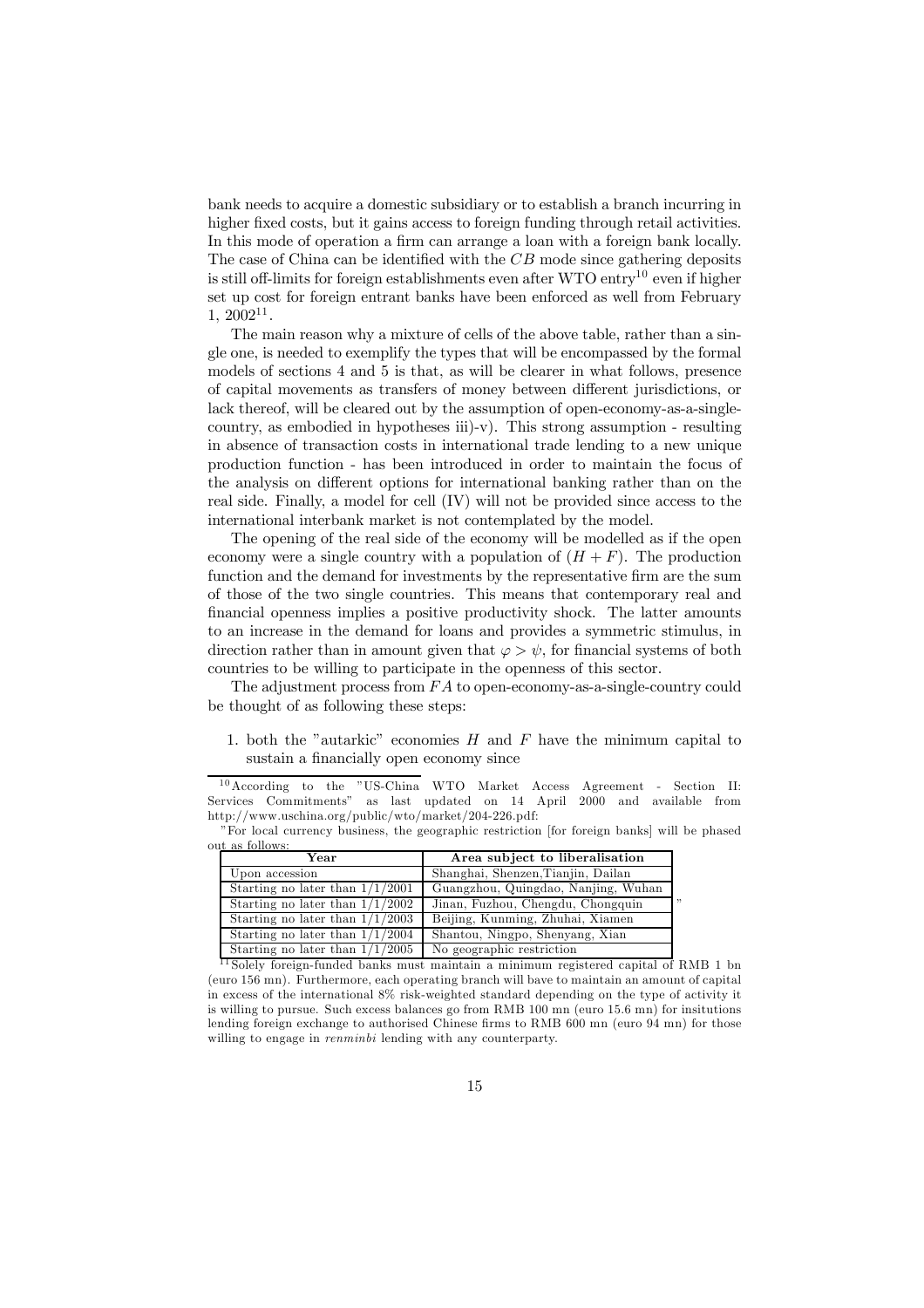$$
k_{MIN}^{FAF}+k_{MIN}^{FAH}=\frac{E^H F \varphi +E^F H \psi}{H F s (1-\beta)^2 \varphi \psi} > k_{MIN}^{CB}=\frac{FE^H +HE^F}{H F s (1-\beta)^2 (\varphi +\psi)} > k_{MIN}^{CP}=\frac{E^H +E^F}{(H+F) s (1-\beta)^2 (\varphi +\psi)}
$$

- 2. the real economy opens and both the "autarkic" economies  $H$  and  $F$ receive a positive external shock in capital productivity and both H- and F-national banks have an incentive to enter the open financial market given by iii). No region, i.e. former autarkic state  $F$  and  $H$ , of the open economy sees its capital drained out since the opening of the real sector has transformed the production function of the representative firm. However, should a monopoly competition regime prevail in financial services, some firms all over the open-economy territory will have to close down;
- 3. demand for investment increases because of such shock (hypothesis iv)) and so does labour productivity (hypothesis v));
- 4. on the supply side the maximum market share  $z^{MOr}$  changes for  $MO =$ CB, CP but the structure on variable costs remains the same. In other words the possibility that financial openness changes the structure of variable costs - for example by making risk assessment procedures more costly - is assumed away. Also, the financial opening of the economy will affect both the threshold capital per capita over which  $mc$  will be prevailing and  $k^{MOmc^*}$ , both being function of  $\frac{E^{MO}}{j^{MO}}$ ;
- 5. access by banks to a larger pool of savings is (CP mode) or it is not (CB mode) allowed. This is decided by the regulators and optimising bankers take it as given. The possibility that one country opens in the CB mode and the other one in the CP mode is ruled out assuming the principle of reciprocity, as it is often the case with international trade agreements. Moreover, the perfect integration in goods market also support a high degree of coordination between the two countries;
- 6. banks face a new optimisation problem and work out their market size in the new setting, taking other banks' decision as given. In the  $CP$ mode analysed in section 4, each bank will have to pay  $(E^H + E^F)$  on every branch irrespective of its origin. In the CB mode each bank cannot open branches in the other formerly autarkic region and "remembers" its national origin of the bank in the form of fixed costs, as shown in section 5.

## 4 Financial openness under Commercial Presence or "Set up shop" abroad

In the Commercial Presence  $(CP)$  mode both the loan and the deposit markets are perfectly integrated. Provided that banks of whatever origin are willing to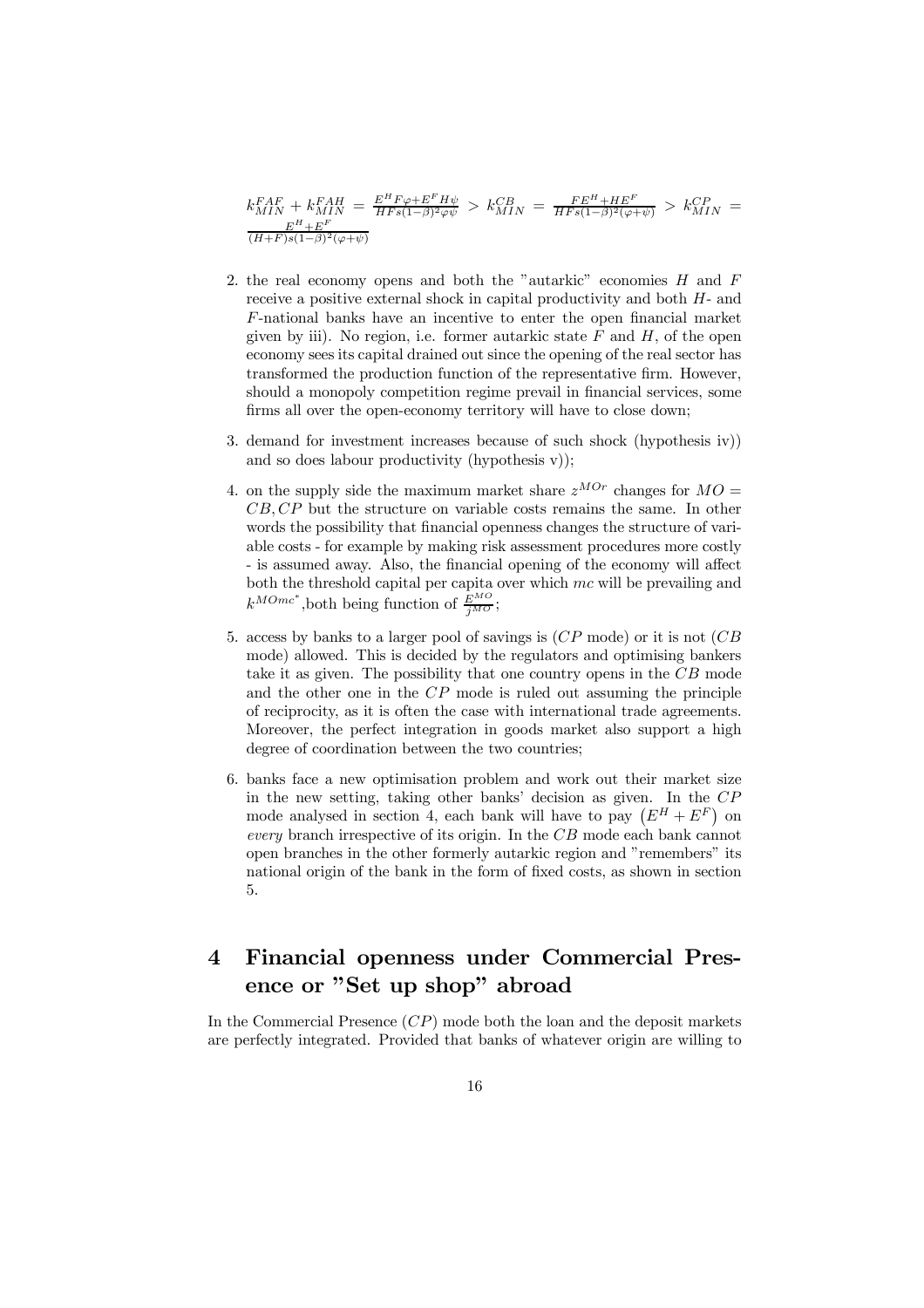pay  $(E^H + E^F)$  to participate in the CP market, they can borrow from and lend to whomever in the open-economy-as-a-single-country environment. The main reason behind higher start up costs could be ahigher minimum capital requirements but also upgrade expenditure, possibly in systems and procedures for new loans and retail activity under a foreign jurisdiction, is necessary on both formerly autarkic sides. Consequently, the maximisation problem for a representative bank is:

$$
\max_{R_t^{l,CP}, z_t^{CP}} \pi = \left\{ \int_0^{z_t^{CP}} \left[ R_t^{l,CP} - R_t^{d,CP} (3\alpha z_t^{CP^2} + v) dz \right] \right\} * b_t^{CP} - R_t^{d,CP} (E^H + E^F) \tag{4.1}
$$

s.t.

$$
z_t^{CP} = \frac{H+F}{n_t^{CP}}\tag{4.2}
$$

and equation  $(2.11)$ ,  $(2.12)$  and  $(2.10)$  are transformed into

$$
g_{t+1}^{CP,r} = \frac{\beta s \left(1 - \beta\right) \left(\varphi + \psi\right)}{\alpha z_t^{CP,r^2} + v} = \begin{cases} \frac{\beta s \left(1 - \beta\right) \left(\varphi + \psi\right)}{\alpha z_t^{CP,r^2} + v} & \text{if } r = mc\\ \frac{\beta s \left(1 - \beta\right) \left(\varphi + \psi\right) \left(3\beta - 1\right)}{2\beta v} & \text{if } r = m \end{cases} \tag{4.3}
$$

$$
k^{CPr^*} = \frac{E^H + E^F}{s(1 - \beta)^2 (\varphi + \psi)} \sqrt{\frac{\alpha}{(\beta s(1 - \beta)(\varphi + \psi) - v)}}
$$
(4.4)

and

$$
n^{CP} = \xi^{CP} s (1 - \beta)^2 k_t \tag{4.5}
$$

The internal efficiency results are perfectly analogous to those of Proposition 1 where  $i^{CP} = (H + F), j^{CP} = (\varphi + \psi), E^{CP} = (E^H + E^F)$  and  $k^{CPr^*}$ substitute the corespondent  $FA$  values hence will not be repeated. The only point worth making is that in  $CP$  the internal efficiency threshold identified by (4.4) might be lower than that defined by (2.12) if  $\frac{E^H + E^F}{(\varphi + \psi)} < \frac{E^i}{j}$ . Hence, should  $\mu^{CP,r} = 1$  in the CP-open economy, local monopoly is more internally efficient than monopolisitic competition up to a lower level of  $k$  than  $FAi$ .

**Proposition 4** In the CP mode<br> $g^{CP, mc} > g^{FAH, mc} \forall k$  $g^{CP,mc} > g^{FAH,mc} \; \forall k$  $g^{CP,mc} > g^{FAF,mc}$  if  $k>k^{\S} =$  $\sqrt{\psi v \alpha \big[\varphi^3 (E^H+E^F)^2-(\varphi+\psi)^3 E^{F^2}\big]}$  $s(1-\beta)^2\varphi\psi v(\varphi+\psi)$  $g^{CP,m} > g^{FAi,m} \ \forall k,i$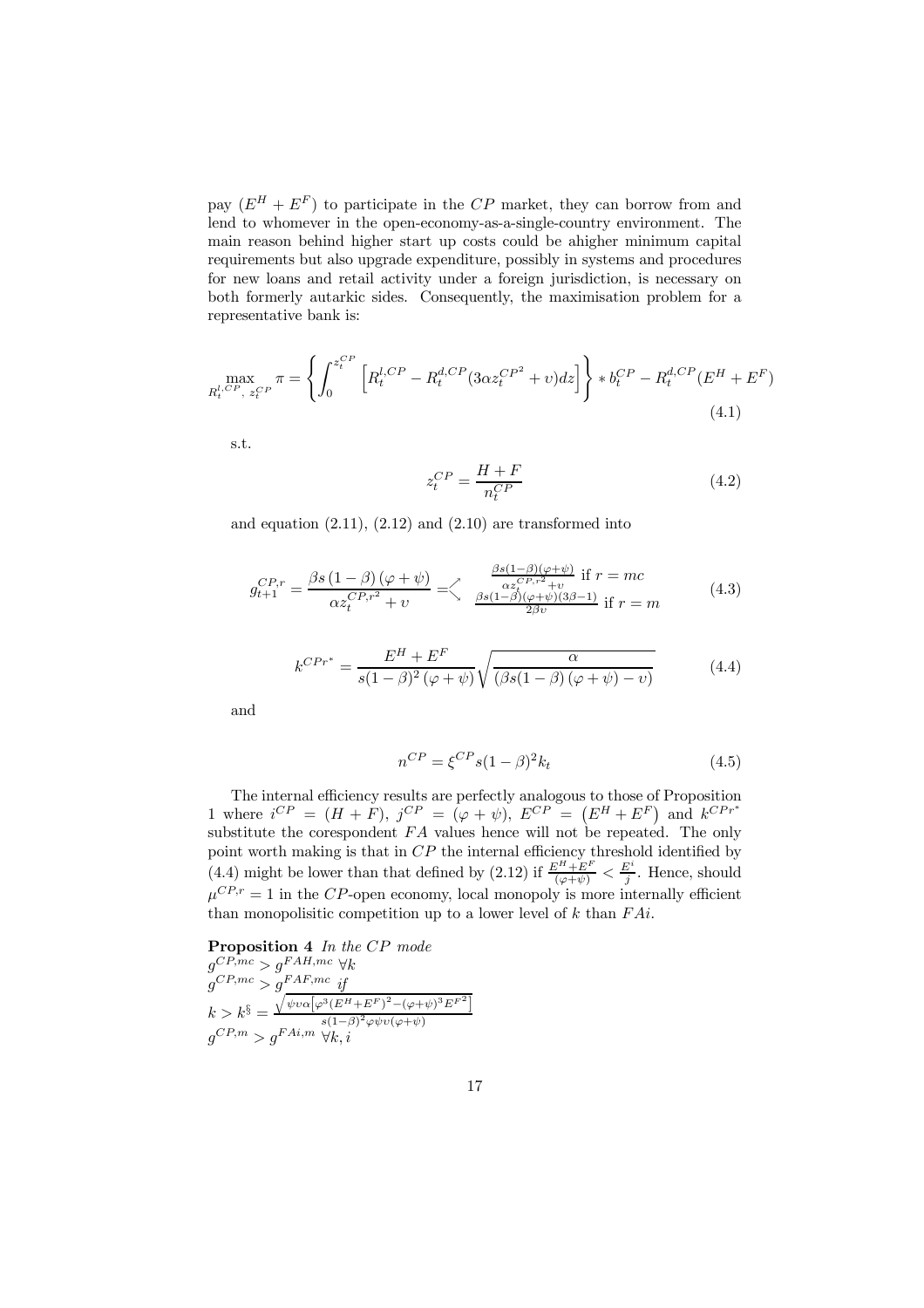**Proposition 5**  $NRB^{MO}$  ordering will be  $NRB^{CP} = n_t^{CP} (E^H + E^F) > \sum_i NRB^{FAi} = \sum n_t^{FAi} E^i \ \forall k, i$ 

Proofs are immediate from the definitions and  $z^{FAFmc} < z^{CP} < z^{FAHmc}$  $∀k.$ 

Discussion. Benchmarking with  $FAi$  modes of operations underlines that  $CP$  is always more externally efficient than  $FAH$  while when compared with  $FAF$  extrenal efficiency is granted only for high level of capital per capita. Also,  $NRB^{CP}$  is larger than in the  $FA$  world, singnalling a higher burden in the open economy.

In the end an impartial regulator with jurisdiction over  $FAF$  and  $FAH$  in autarky might find scarce suppport for financial openness through CP, given that gains for  $F$ 's citizens depends on  $k$ . Some support in term of lower risk may come if the structure of economies of specialisation is such that NRB is lower than in  $FA$ .

## 5 Financial openness under Cross-Border Trade in Financial Services

In the Cross Border (CB) mode of operation, banks face the larger openeconomy demand for loans but, given that they cannot access retail deposit taking activity in the other region of the open economy, they are constrained within the pool of savings of the FA mode. This framework, however, allows some savings with respect to the CP mode. In fact, banks have a lower set-up cost here than in the  $CP$  mode, since there is no need to set up "abroad". The seclusion of saving pools also implies that two optimisation problems, rather than one as in the formalisation of the CP mode, will have to be solved simultaneously in the CB mode and their solutions must also satisfy aggregate equilibrium conditions. This difference will have major critical implications for the results.

The maximisation problem for a representative *i*-origin bank in the  $CB$ framework hence becomes:

$$
\max_{R_t^{l, CB}, z_t^{CB}} \pi^{CB, i} = \left\{ \int_0^{z_t^{CBi}} \left[ R_t^{l, CB} - R_t^{d, CB} (3\alpha z_t^{CB^2} + v) dz \right] \right\} b_t^{CBi} - R_t^{d, CB} E^i
$$
\n(5.1)

s.t.

$$
z_t^{CB} \le \frac{H+F}{(1+\vartheta)n^{CBF}}\tag{5.2}
$$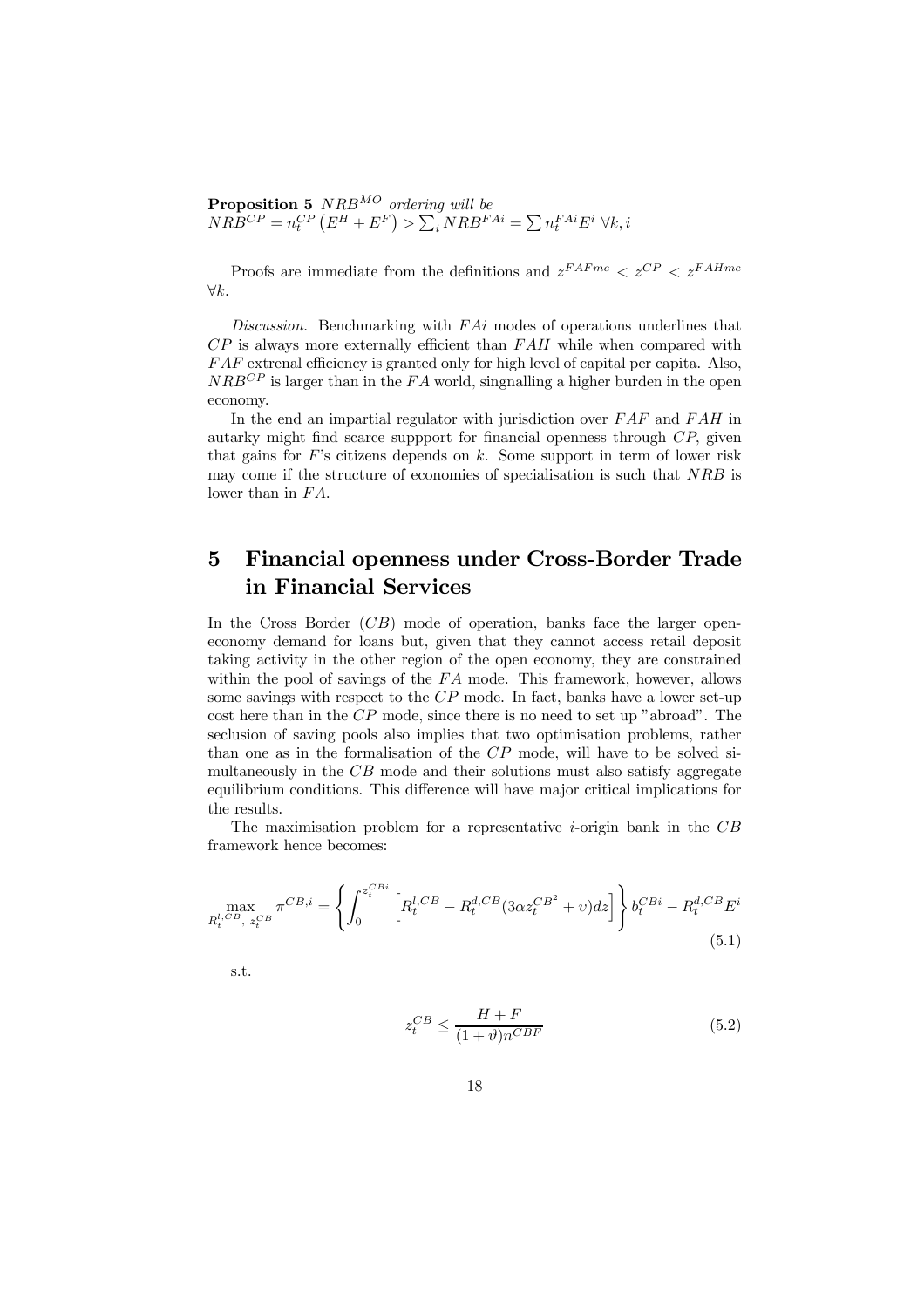(5.2) stems from deposit market seclusion yielding two no-entry conditions of the type

$$
\left\{ R_t^{l, CB} z_t^{CB} - R_t^{d, CB} \int_0^{z_t^{CB}} (1 + c(z)) dz \right\} b_t^{CBi} = R_t^{d, CB} E^i \text{ for } i = F, H
$$
  
where  $b_t^{CBi} = \frac{i(1-\beta)(\psi + \varphi)k_t - n^{CBi} E^i}{n^{CBi} \int_0^{z_t^{CB}} (1 + c(z)) dz}$   
originating a condition similar to (2.10) as

originating a condition similar to  $(2.10)$ 

$$
n^{CBi} = \xi^{CBi} s (1 - \beta)^2 k_t \tag{5.3}
$$

where  $\xi^{CBi} = \frac{i(\varphi + \psi)}{E^i}$  and  $n^{CBH} = \frac{\xi^{CBH}}{\xi^{CBF}} n^{CBF} = \vartheta n^{CBF}$ 

The condition equivalent to  $(2.5)$  is the system-wise one that is the sum of the two no-entry  $\mathrm{ones^{12}}$  and it yields

$$
k_{t+1} = \frac{(H+F)s(1-\beta)(\psi+\varphi)k_t - \sum_i n^{CBi} E^i}{l_{t+1} \sum_i n^{CBi} \int_0^{2B} (1+c(z))dz} = \frac{(H+F)}{(1+\vartheta)n^{CBF}} \frac{\beta s(1-\beta)(\psi+\varphi)k_t}{l_{t+1} \int_0^{2CB} (1+c(z))dz}
$$
  
Consequently, equations (2.6), and (2.8) are transformed into

$$
g^{CB,r} = \frac{\beta s \left(1 - \beta\right) \left(\varphi + \psi\right)}{\alpha z_t^{CB^2} + v} \tag{5.4}
$$

$$
k^{CBr^*} = \frac{(H+F)E^F}{(1+\vartheta)Fs(1-\beta)^2(\varphi+\psi)}\sqrt{\frac{\alpha}{(\beta s(1-\beta)(\varphi+\psi)-v)}}\tag{5.5}
$$

The solution of the optimisation problems in this mode of operation will yield internal efficiency results that are perfectly analogous to those of the other modes of operations. The only point worth making is that in  $CB$  the internal efficiency threshold identified by (5.5) is the lowest. Hence, should  $\mu^{CB,r}$  = 1 in the CB-open economy, local monopoly is more internally efficient than monopolisitic competition up to the lowest level of  $k$  than both  $FAi$  and  $CP$ .

#### Proposition 6 In the CB mode

 $g^{CB,mc} > g^{FAF,mc}$  for  $k > k^{\S\S} = \frac{E^F \sqrt{\alpha \psi v [(H+F)^2 \varphi^3 - (\varphi + \psi)^3 (1+\vartheta)^2]}}{(1+\vartheta)Fs(1-\vartheta)^2 \varphi^2}$  $g^{CB,mc} > g^{CP,mc} > g^{FAH,mc}$  (1+ $\vartheta$ )Fs(1- $\beta$ )<sup>2</sup>( $\varphi$ + $\psi$ ) $\varphi \psi v$ and  $g^{CB,m} = g^{CP,m}$ 

Proposition 7  $\sum$ In the CB mode  $i_l NRB^{FAi}E^i < NRB^{CP} = n^{CP} (E^H + E^F) = \sum_i n^{CBi}E^i = NRB^{CBi}$  $^{12}\frac{1-\beta}{\beta}\int_0^{z^{CB}_t}(1+c(z))dz\sum_ib_t^{CBi}=\sum_iE^i$  $\frac{1-\beta}{\beta}\int_0^{z_t^{CB}}(1+c(z))dz \frac{1}{\int_0^{z_t^{CB}}(1+c(z))dz}$  $\sum_i \frac{\beta is(1-\beta)(\varphi + \psi)k_t}{n^{CBi}} = \sum_i E^i$  $\sum_i E^i = \sum_i E^i$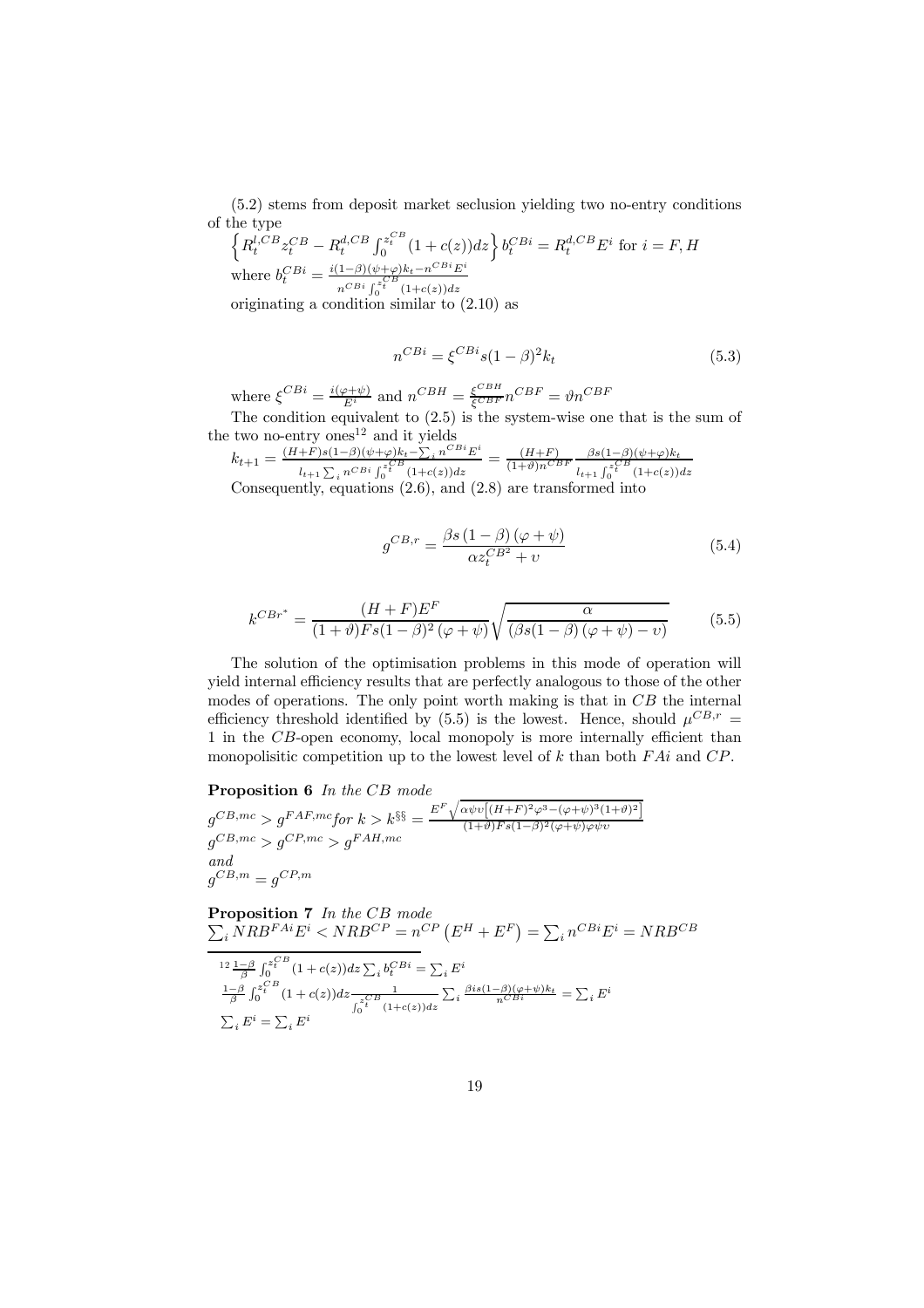Proofs are immediate from definitions and  $z^{CBmc} < z^{FAFmc} < z^{CPmc} <$  $z^{FAHmc}$   $\forall k$ 

Discussion. The results of the CB regime all stem from the overcrowding of the banking sector. The latter is caused by the fact that  $CB$  banks can enjoy as high a capital productivity as the  $\overline{CP}$  banks, even though this positive effect is a little trimmed down by the fact that aggregate saving is not perfectly pooled in the  $CB$  mode, but fixed costs are as low as the  $FAi$  banks. First of all, in Proposition 6  $CB$  is always more efficient that  $FAH$  or  $CB$  but still for some parametrisations  $FAF$  might turn out more efficient for low level of capital under monopolistic competition.

Please note that if  $F < E^F$  then  $k^{\S\S} < k^{\S}$  hence higher growth in the CB mode v.  $FAF$  starts at a lower capital per capita threshold than in the  $CP$ mode

Secondly, in Proposition 7  $NRB^{CB}$  is at its highest. Also, it is easy to show that the increase in resource usage for each formerly autarkic country in each  $FAi$  mode to join in a  $CB$  mode can also be seen as a cost to upgrade the  $FAi$ number of banks where  $\overline{j}$  is the per branch cost of such operation, that is due to the increase in productivity.

Hence, in an economic policy framework a "benevolent" regulator who is interested in minimising the capital usage by the financial sector would still face the same dilemma as in the CP mode with a heavier NRB on top, that might call for higher future commitments for refinancing.

### 6 Conclusions

The model confirms that when the lending technology is characterised by nonlinearities the opening of the financial sector to an environment of foreign competition might economise on the capital per capita necessary to sustain the steady state but might raise the bail-out costs in case of crisis.

Results are ambiguous because two opposing forces operate at the opening of the economy. An increase in the loan market dimension may raise market sizes hence reducing the exploitation of economies of specialisation and increasing costs. On the other hand, the increase in the productivity of capital potentially raises the number of banks, since account must be taken of the increase in fixed costs, and therefore reduces market sizes. Hence there is not a single mode of operation that is optimal both under efficiency as well as low capital intensity of the banking sector criteria, and, consequentially no straight forward answer in terms of policy. The country that hosts the less efficient financial intermediation H always gains from financial openness quite independently from CB or CP mode. For  $F$  a higher growth rate is granted only after a certain  $k$  threshold. Policy-wise this can be considered a (weak) rationale to prefer financial autrarky to financial openness for countries with a very low capital per capita.

 $CB$  mode, with the same perfectly integrated loan market as faced by  $CP$ banks and no additional establishment capital costs, might seem the best of all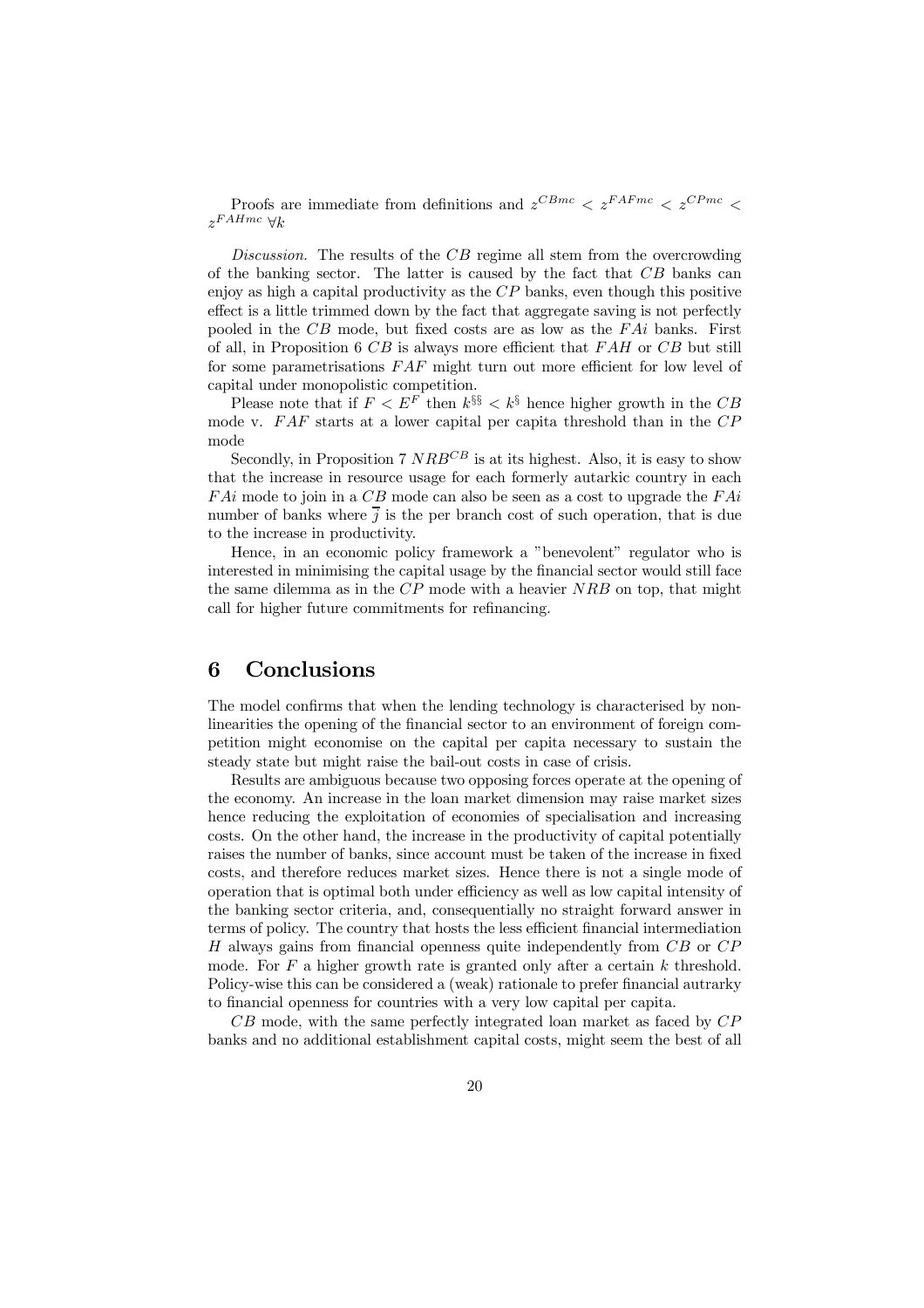possible worlds but the potential excessive tax load to fund a recapitalisation after a crisis might make it difficult for a regulator to gather support for such solution.

The framework of this paper is undoubtedly simplified for such complex problem as financial openness, it however helps in highlighting the growth v. capital-intensity trade-off that policy-makers are likely to face. It also emphasises that small market size  $+$  monopolistic competition  $+$  no additional fixed costs might not turn out to be the good recipe it sounds, as "too much, too goodî CB scenario analysis underlines. However, a relatively low capital per capita country such as China seeking integration with a higher capital per capita "rest of the world" should opt for the  $CB$  mode to reap the benefits of a higher growth at an earlier stage.

Further developments would be welcome in many directions, theoretical as well as empirical. With special reference to China, account should be taken of risk especially in the "stock effect", i.e. in the quality of banks' balance sheet at the time of opening<sup>13</sup> when new entrants and incoming bank would probably be subject to a common internationally defined prudential regulation as in Key - Scott (1991).

 $13$  According to The People's Daily english interet edition the four asset management companies set up by the Chinese government in 1999 to deal with the non performing assets of the four big state-owned commercial banks and the State Development bank bought about US\$ 168 bn (euro 187 bn) in non-performing assets. About US\$ 11 bn (euro 12 bn) has been disposed of and about US\$ 4.5 (euro 5 bn) has been recovered.

Source:  $//\text{english},\text{peopledaily}.\text{com}.\text{cn}/200111/02/\text{print200111}/02\_83727.\text{html}$ 

According to the same source, the People's Bank of China stated that non-performing loans at the four big state-owned commercial banks in September 2001 totalled about US\$ 220 bn (euro 245 bn) and were over 26% of total existing loans.

Source: ///english.peopledaily.com.cn/200111/02/print200111/02\_83701.html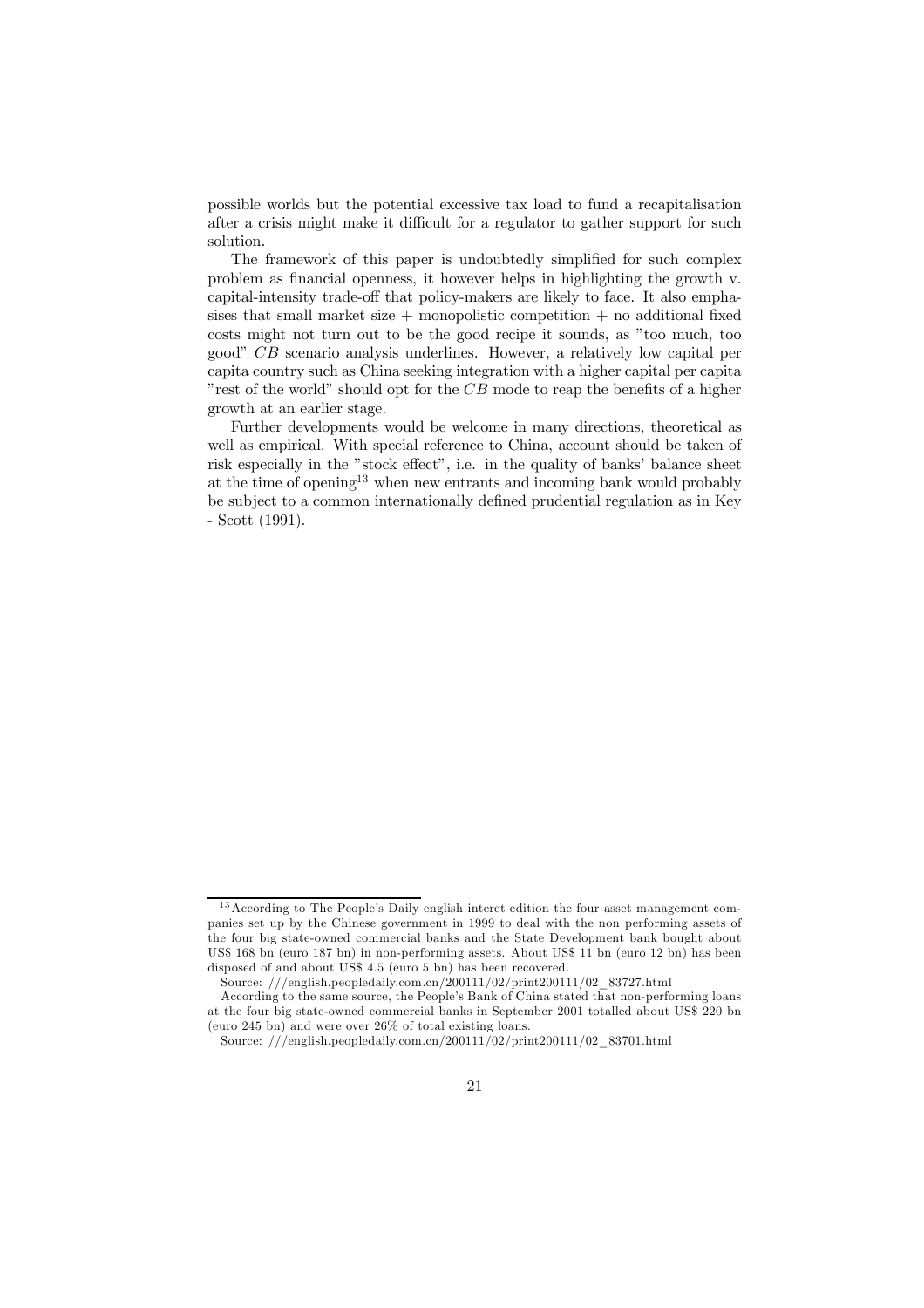## References

- [1] R.J. Barro X. Sala-i-Martin (1998) Economic Growth, MIT Press, Cambridge, MA
- [2] V.R. Bencivenga B.D. Smith (1991) Financial Intermediation and Endogenous Growth, Review of Economic Studies 58:195-209
- [3] O. J. Blanchard S. Fisher (1989) Lectures on Macroeconomis, MIT Press, Cambridge, MA
- [4] T. Beck, R. Levine, N. Loayza (2000) Finance and the sources of growth, Journal of Financial Economics 58:261-300
- [5] J. H. Boyd B.D. Smith (1995) The Co-Evolution of the Real and Financial Sectors in the Growth Process, Federal Reserve of Minneapolis, Working Paper 541
- [6] N. Cetorelli (1997) The Role of Credit Market Competition on Lending Strategies and on Capital Accumulation, Federal Reserve Bank of Chicago, Working Papers Series, Research Department WP-97-14
- [7] L. Deidda (2000) Interaction between Economic and Financial Development, mimeo, SOAS - University of London
- [8] E. Detragiache (1999) Bank Fragility and International Capital Mobility, IMF Working Paper WP/99/113
- [9] M.B. Deveraux G.B. Smith (1991) International Risk Sharing and Economic Growth, Institute for Economic Research, Queen's University, Kingston Ontario, Discussion Paper nr. 829, August
- [10] R. Dornbusch F. Giavazzi (1999) Heading Off Chinaís Financial Crisis, Bocconi University, mimeo
- [11] X. Freixas J.F. Rochet (1998) Microeconomics of Banking Cambridge, Massachussets: MIT Press
- [12] M. G. Guzman (2000) The Economic Impact of Bank Structure: A Review of Recent Literature, Economic and Financial Review, second quarter:11-25
- [13] P. Harrison , O. Sussman, J. Zeira (1999) Finance and Growth: Theory and New Evidence, Federal Reserve Board, July, mimeo
- [14] S.J. Key H. S. Scott (1991) International Trade in Banking Services: a conceptual Framework, Group of Thirty, Occasional Paper 135, Washington DC
- [15] M. Kono L. Shuknecht (1998) Financial Services Trade, Capital Flows and Financial Stability, WTO Staff Working Papers ERAD-98-12